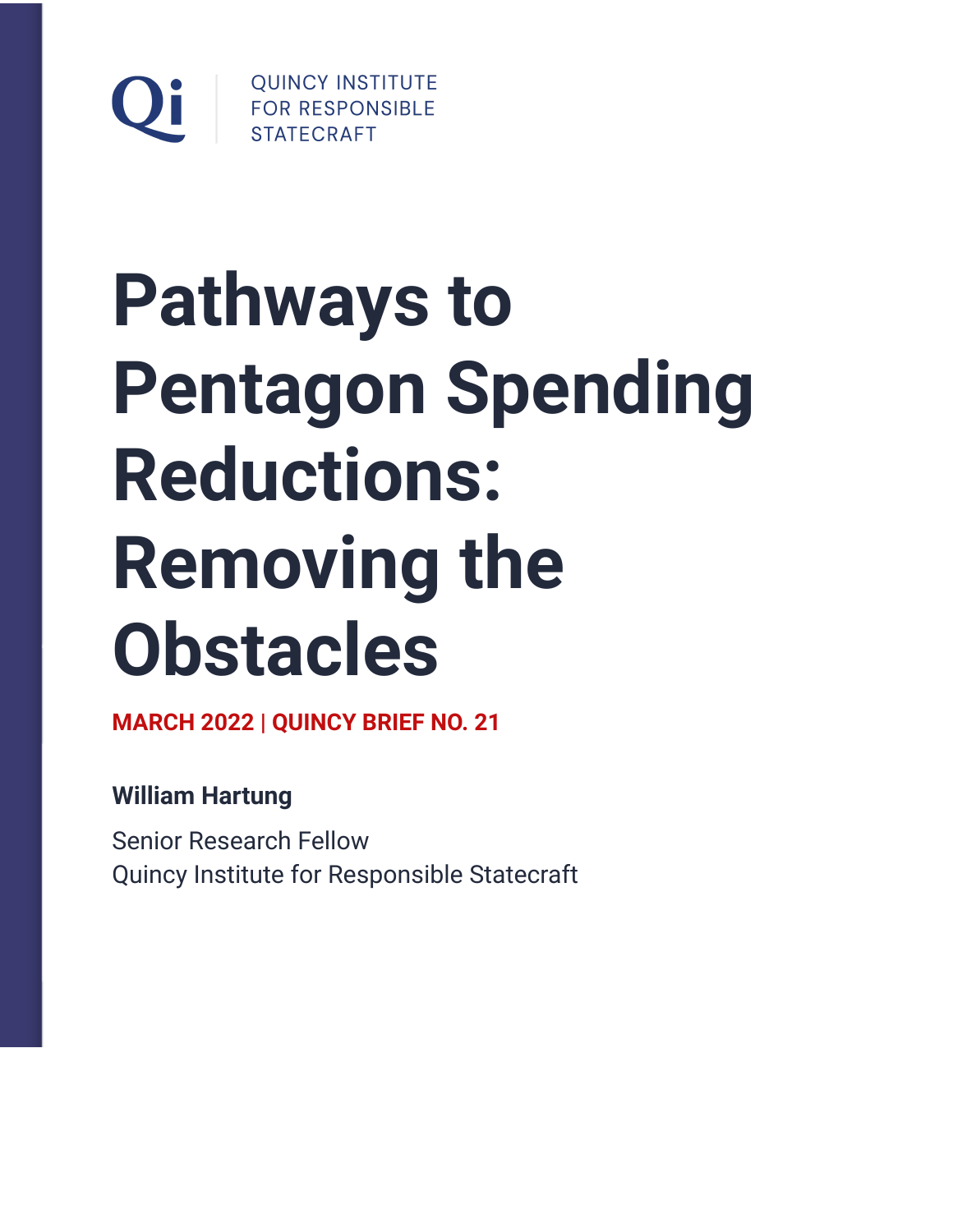## Executive Summary

- Despite the changing security landscape, in which nonmilitary challenges ranging from pandemics to climate change are the gravest threats to the American people, United States security spending continues to focus on the Pentagon at the expense of other agencies and other policy tools.
- In December 2021 Congress authorized \$768 billion in spending on the Pentagon and related work on nuclear warheads at the Department of Energy  $-$  \$25 billion more than the Pentagon asked for, and higher in real terms than peak budgets during the Korean and Vietnam wars and the Reagan buildup of the 1980s. An additional \$10 billion in mandatory spending drove the final figure to \$778 billion. There are press reports  $-$  yet to be officially confirmed by the administration  $$ that the comparable proposal for spending on national defense in the fiscal year 2023 budget could exceed \$800 billion.<sup>1</sup>
- The three main drivers of excessive spending on the Department of Defense are strategic overreach, pork-barrel politics, and corporate lobbying.
- An overly ambitious, "cover-the-globe" strategy that favors military primacy and endless war must be replaced with a strategy of restraint that would provide a more-than-sufficient defense while increasing investments in diplomacy, foreign economic development, and other nonmilitary tools of statecraft.
- Measures to weaken the influence of the military-industrial complex in the budget process should include prohibiting the armed services from submitting "wish lists" for items that are not in the Pentagon's official budget request; slowing the "revolving door" between government departments and the weapons industry,

<sup>1</sup> Stone, Mike. "Exclusive – Biden to Seek More Than \$770 Billion in 2023 Defense Budget, Sources Say." Reuters, February 16, 2022.

[https://www.reuters.com/world/us/exclusive-biden-seek-more-than-770-billion-2023-defense-budget-sources-say-20](https://www.reuters.com/world/us/exclusive-biden-seek-more-than-770-billion-2023-defense-budget-sources-say-2022-02-16/) [22-02-16/;](https://www.reuters.com/world/us/exclusive-biden-seek-more-than-770-billion-2023-defense-budget-sources-say-2022-02-16/) Mehta, Aaron. "\$770 to \$780 Billion Likely for Pentagon Budget Topline: Source." *Breaking Defense*. February 17, 2022. [https://breakingdefense.com/2022/02/770-780-billion-likely-for-pentagon-budget-topline-source/.](https://breakingdefense.com/2022/02/770-780-billion-likely-for-pentagon-budget-topline-source/)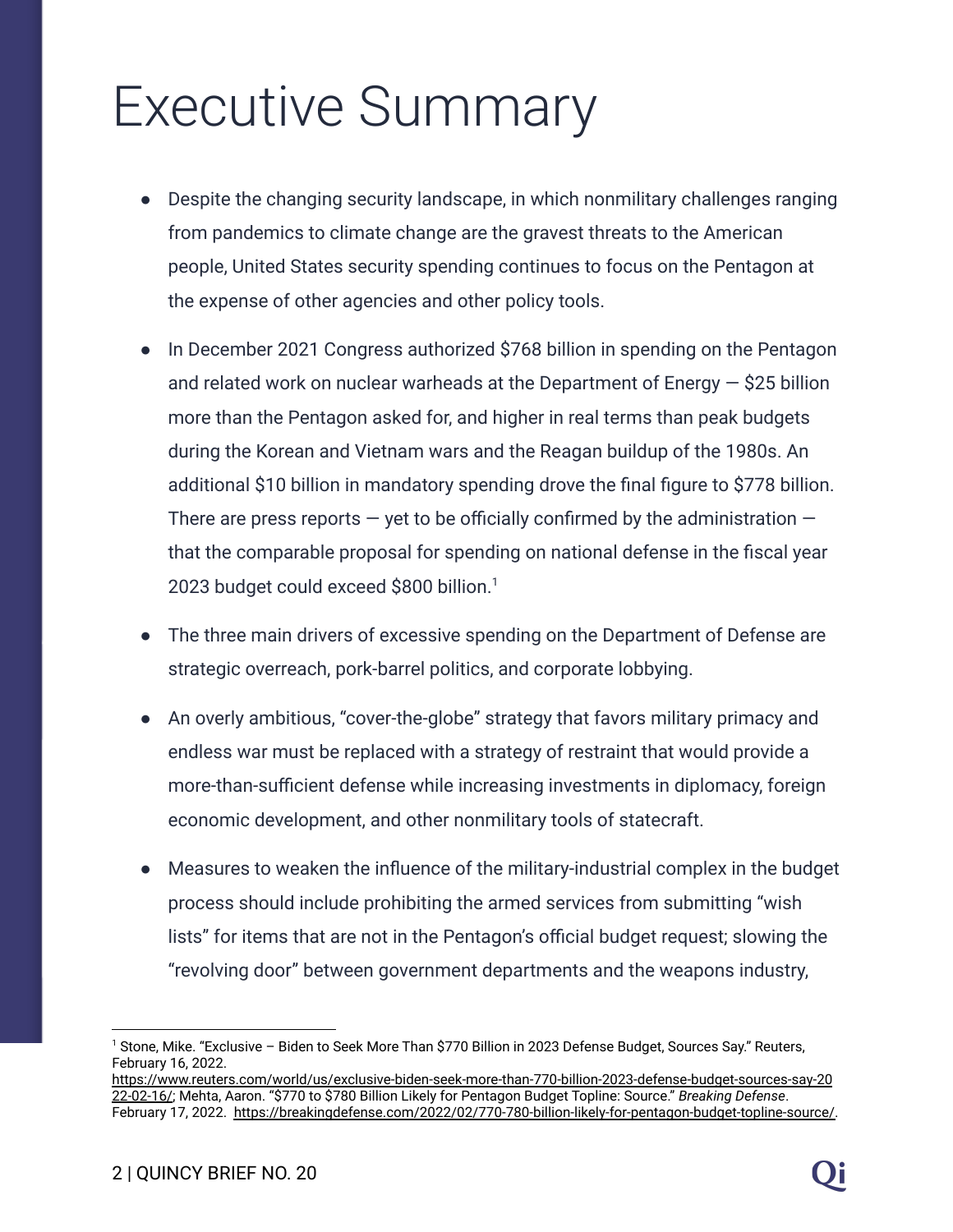and reducing the economic dependence of key communities on Pentagon spending, along with alternative government investments in areas such as infrastructure, green technology, and scientific and public health research.

#### **Introduction: Where we stand**

Any assessment of current Pentagon spending practices must begin by recognizing what enormous sums are already being provided to the Department of Defense. Current spending is at one of the highest levels since World War II. The \$778 billion budget for national defense authorized by Congress in 2021 is substantially more in real terms than the U.S. spent annually at the peak of the Korean and Vietnam wars. $2$  The only time since World War II that the Pentagon budget was higher than its current level was around the height of the Iraq and Afghan conflicts, when the U.S. had roughly 200,000 troops in those two war zones, versus 2,500 now. (See Figure 1 on levels of Pentagon spending from 1948 to FY2020.)<sup>3</sup>

*Any assessment of current Pentagon spending practices must begin by recognizing what enormous sums are already being provided to the Department of Defense.*

<sup>3</sup> See Belasco, Amy. "The Costs of Iraq, Afghanistan, and Global War on Terror Operations Since 9/11." Congressional Research Service, December 8, 2014. https://sqp.fas.org/crs/natsec/RL33110.pdf; DePetris, Daniel. "A Bad Start for U.S. Troops in Iraq." *Newsweek*, January 5, 2022.

[https://www.newsweek.com/bad-start-new-year-us-troops-iraq-opinion-1665996.](https://www.newsweek.com/bad-start-new-year-us-troops-iraq-opinion-1665996)

<sup>2</sup> Edmondson, Catie. "Senate Passes \$768 Billion Defense Bill, Sends It to Biden." *The New York Times,* December 15, 2021. [https://www.nytimes.com/2021/12/15/us/politics/defense-spending-bill.html.](https://www.nytimes.com/2021/12/15/us/politics/defense-spending-bill.html)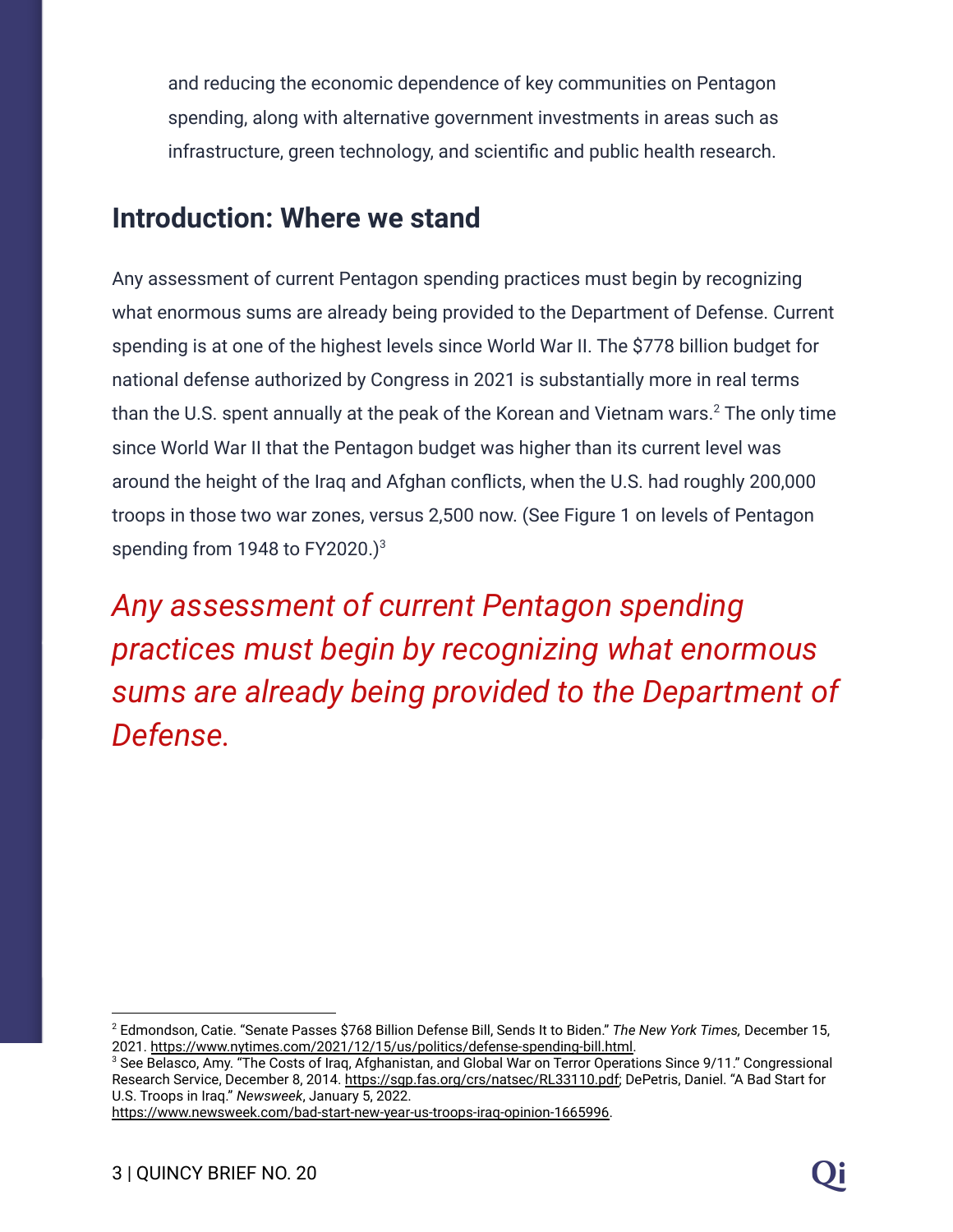

The plot of sum of DoD Total BA in 2022\$ (Billions) for Year Year. The data is filtered on Year Year, which excludes 2023.

Office of the Secretary of Defense, Comptroller, National Defense Budget Estimates for FY2022; White House Office of Management and Budget.<sup>4</sup>

To put these numbers in perspective, the Pentagon budget is 13 times as large as the combined budgets of the State Department and the Agency for International Development. Further, Pentagon spending accounts for nearly half of all federal discretionary spending  $-$  the portion of the budget that Congress votes up or down every year, as opposed to entitlement programs such as Medicare and Social Security. (See Figure  $2.$ )<sup>5</sup>

[https://comptroller.defense.gov/Portals/45/Documents/defbudget/FY2022/FY22\\_Green\\_Book.pdf](https://comptroller.defense.gov/Portals/45/Documents/defbudget/FY2022/FY22_Green_Book.pdf).

<sup>4</sup> "DoD Budget Authority by Public Law Title (1948 to 2022)," Table 6–8. Department of Defense. National Defense Budget Estimates for FY2022, August 2021.

The current dollars from this table were adjusted for inflation and presented in 2022 dollars using GDP (Chained) Price Index in the Office of Management and Budget's Table 10.1, "Gross Domestic Product and Deflators Used in the Historical Table 1940-2026." [https://www.whitehouse.gov/wp-content/uploads/2021/05/hist10z1\\_fy22.xlsx](https://www.whitehouse.gov/wp-content/uploads/2021/05/hist10z1_fy22.xlsx).

At writing, the 2022 DoD budget has not been set. DoD's budget authority in 2022 is assumed here to be \$740.3 billion, in line with a \$25 billion add-on to DoD's original budget authorized by Congress. See also [https://www.armed-services.senate.gov/imo/media/doc/FY22%20NDAA%20Agreement%20Summary.pdf.](https://www.armed-services.senate.gov/imo/media/doc/FY22%20NDAA%20Agreement%20Summary.pdf)

<sup>5</sup> "Congressional Budget Justification: Department of State, Foreign Operations, and Related Programs, Fiscal Year 2022." U.S. Department of State.

[https://www.usaid.gov/sites/default/files/documents/FY\\_2022\\_State\\_USAID\\_Congressional\\_Budget\\_Justification.pd](https://www.usaid.gov/sites/default/files/documents/FY_2022_State_USAID_Congressional_Budget_Justification.pdf) [f](https://www.usaid.gov/sites/default/files/documents/FY_2022_State_USAID_Congressional_Budget_Justification.pdf).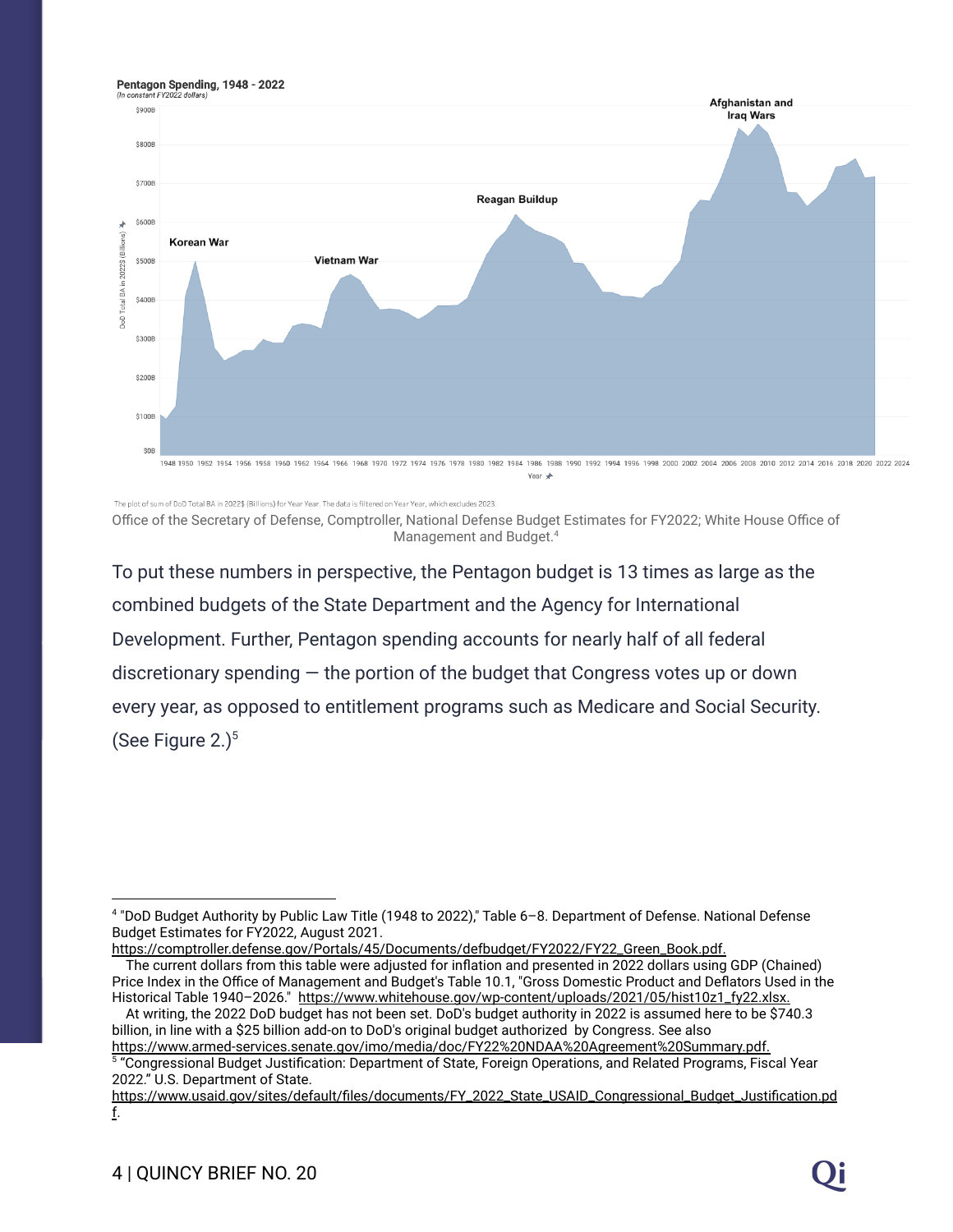

(In 2021 dollars) National Priorities Project.<sup>6</sup>

If the Pentagon budget remains at its current level, the Department of Defense will receive roughly \$7.3 trillion over the next decade.<sup>7</sup> This is more than four times the 10–year cost of the most recent iteration of President Biden's Build Back Better plan, which would allocate \$1.75 trillion over 10 years to address climate change, rebuild infrastructure, expand health care, and combat poverty  $-$  and which was rejected by key members of Congress as unaffordable.<sup>8</sup>

Congressional advocates of Pentagon spending propose increases of 3 percent to 5 percent per year, adjusted for inflation, for the foreseeable future.<sup>9</sup> Doing so would push total military spending to more than \$1 trillion per year by the end of this decade  $-$  an

[https://www.nationalpriorities.org/analysis/2021/president-bidens-fy-2022-budget-request/.](https://www.nationalpriorities.org/analysis/2021/president-bidens-fy-2022-budget-request/)

<https://thehill.com/policy/defense/544126-battle-heats-up-over-pentagon-spending-plans>.

<sup>&</sup>lt;sup>6</sup> "President Biden's FY 2022 Budget Request." National Priorities Project, June 11, 2021.

<sup>7</sup> "Illustrative Options for National Defense Under a Smaller Defense Budget." Congressional Budget Office, October 2021. <https://www.cbo.gov/system/files/2021-10/57128-defense-cuts.pdf>.

<sup>&</sup>lt;sup>8</sup> Barber, William, Liz Theoharis, and Lindsay Koshgarian. "Congress Approved \$778 Billion for the Pentagon. That Means We Can Afford Build Back Better." *Politico*, December 16, 2021.

<sup>9</sup> Kheel, Rebecca. "Battle Heats Up Over Pentagon Spending Plans." *The Hill*, March 21, 2021. [https://www.politico.com/news/magazine/2021/12/16/congress-approval-778-billion-pentagon-afford-build-back-bet](https://www.politico.com/news/magazine/2021/12/16/congress-approval-778-billion-pentagon-afford-build-back-better-525130) [ter-525130;](https://www.politico.com/news/magazine/2021/12/16/congress-approval-778-billion-pentagon-afford-build-back-better-525130) Adamczyk, Alicia. "What's In the Democrats' \$1.75 Trillion Build Back Better Plan." CNBC.com, October 28, 2021. <https://www.cnbc.com/2021/10/28/whats-in-the-democrats-1point85-trillion-dollar-build-back-better-plan.html>.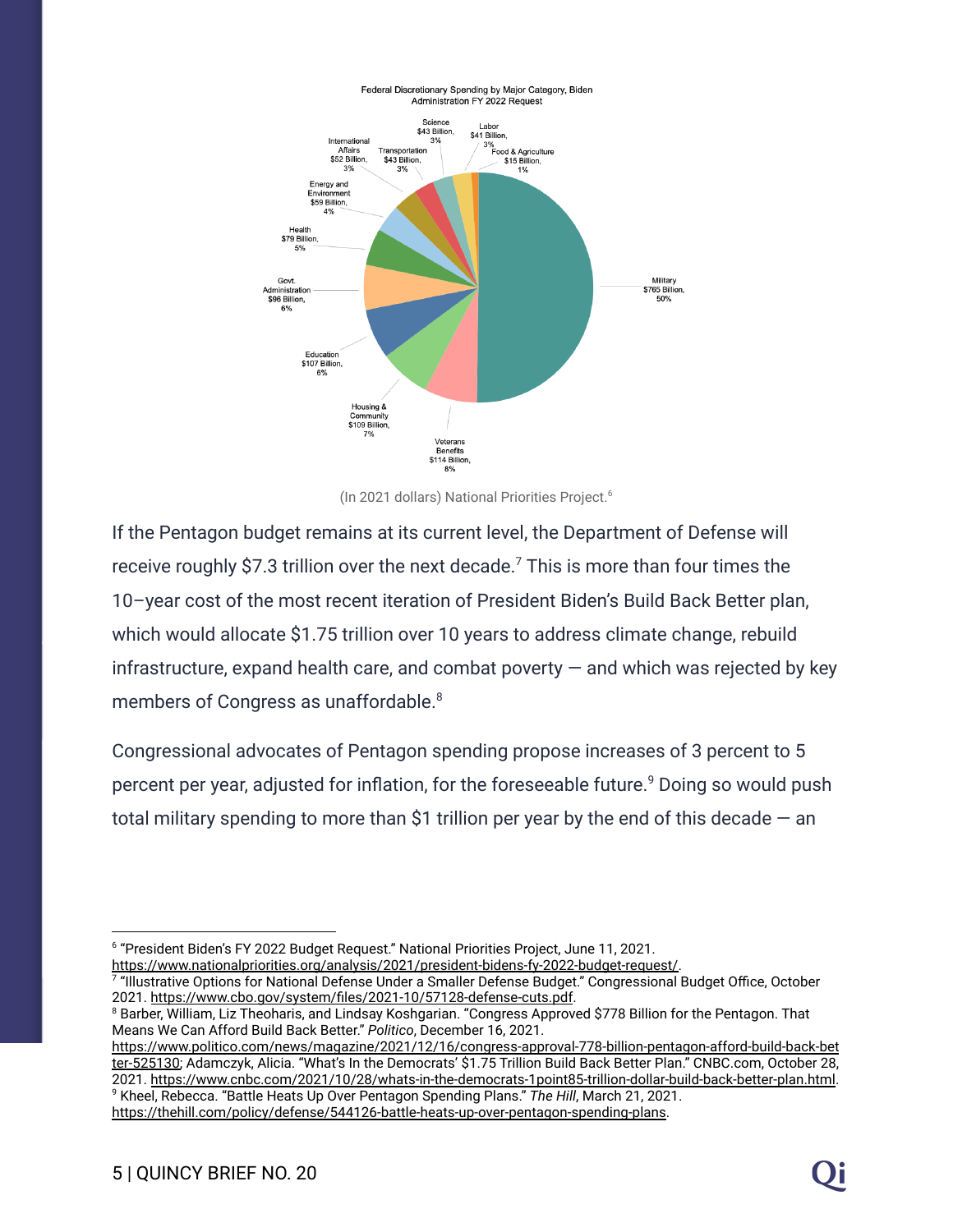astonishing figure with no historical parallel other than U.S. spending during World War II.

Figure 3 charts four paths for Pentagon spending over the next decade: cutting \$1 trillion dollars based on illustrative scenarios for reductions developed by the Congressional Budget Office; sustaining current levels; 3 percent real increases annually, and an annual increase of 5 percent in real terms.<sup>10</sup> The approach outlined by the CBO is described in more detail below. As demonstrated, there are trillions of dollars at stake in the decision on what path to take on Pentagon spending  $-$  dollars that could be applied to fund other ways of addressing U.S. security priorities or to meet pressing domestic needs.



#### Four Paths for Pentagon Spending, FY2022-FY2031

10 Year Totals (in 2022 dollars)

U.S. Department of Defense, White House Office of Management and Budget.<sup>11</sup>

<sup>&</sup>lt;sup>10</sup> For a description and costing of the CBO's restraint option, see "Illustrative Options." Congressional Budget Office, Note 4. 25–27.

<sup>11</sup> See Note 3 for DoD and OMB sources used to calculate the 10–year spending figures. For the OMB's inflation calculations, see [https://www.whitehouse.gov/wp-content/uploads/2021/05/hist10z1\\_fy22.xlsx.](https://www.whitehouse.gov/wp-content/uploads/2021/05/hist10z1_fy22.xlsx) The OMB does not provide estimates of inflation past 2026. We assume post–2026 inflation of 2 percent annually.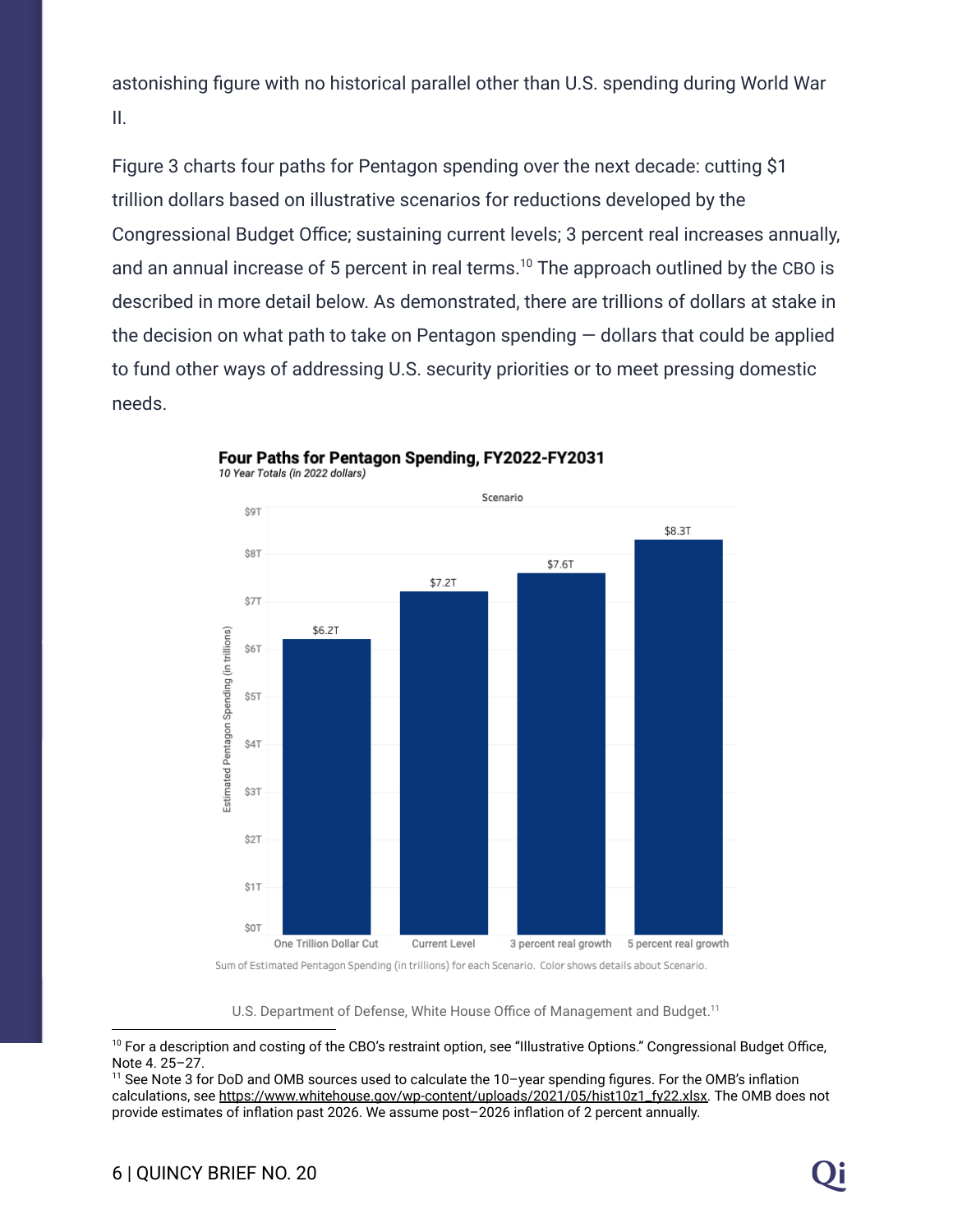#### **How did we get here? An outmoded strategy**

Current U.S. defense strategy costs too much and achieves too little. In the drive to dominate the globe militarily, the United States has attempted to do almost everything, with the result that little is being done well.

On the counterterrorism side, the Costs of War Project at Brown University estimates that America's post–September 11 wars have cost \$8 trillion and counting, including the cost of caring for the hundreds of thousands of veterans of these conflicts.<sup>12</sup> In the two largest wars, Iraq and Afghanistan, the United States has failed to meet its primary objectives of promoting stable, pro–U.S. governments and reducing the spread of global terrorism. The Taliban are now in power in Afghanistan. The U.S. intervention in Iraq helped bring a sectarian regime to power that created an environment in which the Islamic State, ISIS, could organize itself and seize large parts of northern Iraq  $-$  a development that took billions of dollars and thousands of troops to reverse.

While the Biden administration deserves credit for withdrawing American troops from Afghanistan, through 2020 the Pentagon carried out U.S. counterterror operations  $-$  air strikes, deploying special forces and other troops, training and equipping foreign militaries  $-$  in at least 85 countries, nearly half the world's nation-states.<sup>13</sup> How much DoD draws down these operations as the focus of U.S. strategy pivots to China and Russia remains to be seen. But the Pentagon's global force posture report, released in November 2021, was a status quo document that did little to reduce the U.S. military footprint in the Middle East, even as it proposed increasing the U.S. troop presence in East Asia, suggesting that in the short term, at least, major changes in U.S. overseas deployments are not in the offing.<sup>14</sup>

 $12$  Crawford, Neta C. "The U.S. Costs of the Post–9/11 Wars." Costs of War Project. Watson Institute of International and Public Affairs. Brown University, September 1, 2021.

[https://watson.brown.edu/costsofwar/files/cow/imce/papers/2021/Costs%20of%20War\\_U.S.%20Budgetary%20Cost](https://watson.brown.edu/costsofwar/files/cow/imce/papers/2021/Costs%20of%20War_U.S.%20Budgetary%20Costs%20of%20Post-9%2011%20Wars_9.1.21.pdf) [s%20of%20Post-9%2011%20Wars\\_9.1.21.pdf.](https://watson.brown.edu/costsofwar/files/cow/imce/papers/2021/Costs%20of%20War_U.S.%20Budgetary%20Costs%20of%20Post-9%2011%20Wars_9.1.21.pdf)

<sup>&</sup>lt;sup>13</sup> Savell, Stephanie. "United States Counterterror Operations 2018 to 2020." Costs of War Project. [https://watson.brown.edu/costsofwar/files/cow/imce/papers/2021/US%20Counterterrorism%20Operations%202018](https://watson.brown.edu/costsofwar/files/cow/imce/papers/2021/US%20Counterterrorism%20Operations%202018-2020%2C%20Costs%20of%20War.pdf) [-2020%2C%20Costs%20of%20War.pdf.](https://watson.brown.edu/costsofwar/files/cow/imce/papers/2021/US%20Counterterrorism%20Operations%202018-2020%2C%20Costs%20of%20War.pdf)

<sup>14</sup> "DoD Completes 2021 Global Posture Review." U.S. Department of Defense, November 29, 2021. <https://www.defense.gov/News/Releases/Release/Article/2855801/dod-concludes-2021-global-posture-review/>;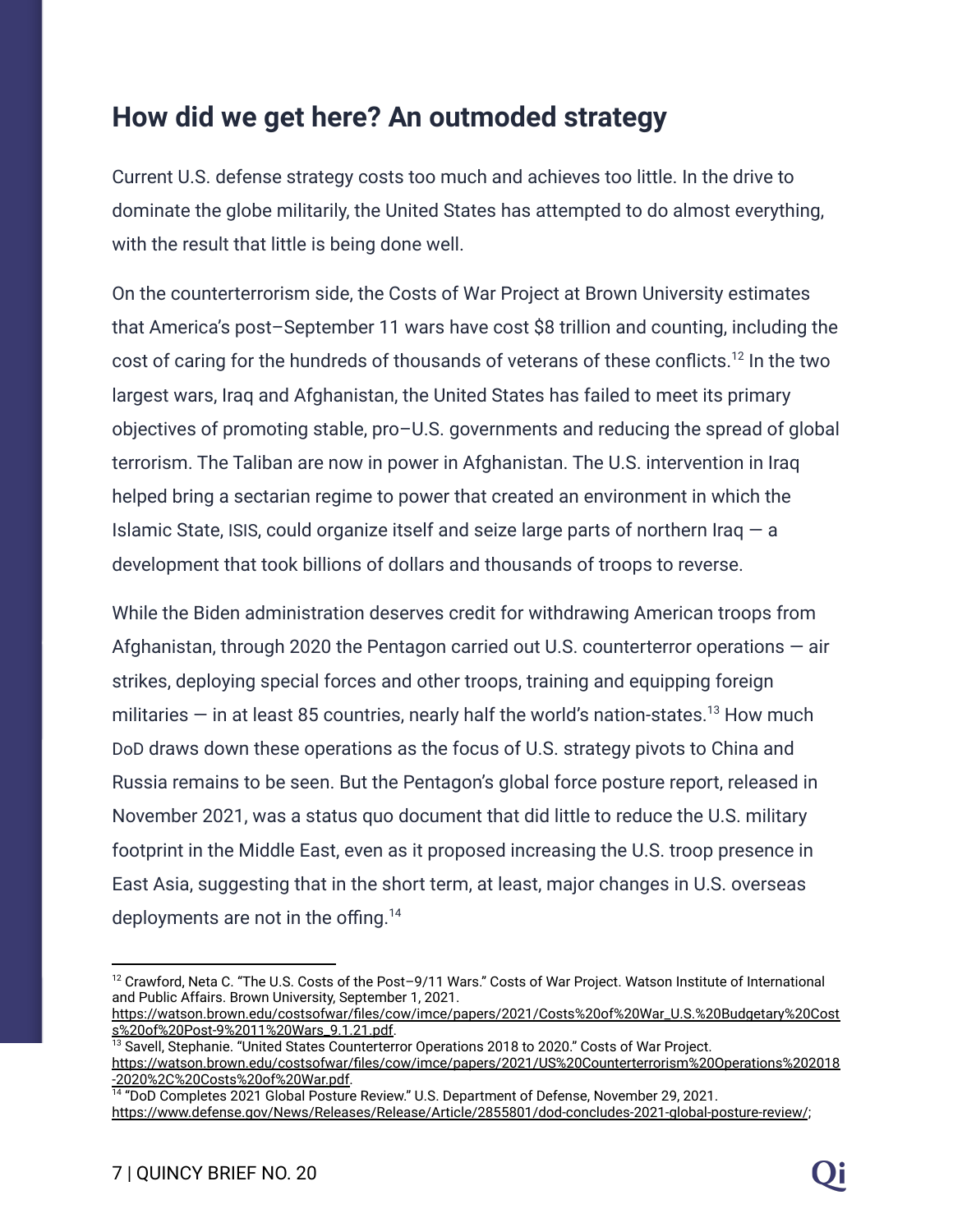At the regional level, the Iran nuclear accord  $-$  known formally as the Joint Comprehensive Plan of Action, or JCPOA — is currently the subject of difficult negotiations, and there is no coherent strategy for limiting the growth of North Korea's nuclear arsenal. These developments will make it more difficult for the United States to scale back its troop presence in the Middle East or reorient its force structure in Asia.

Perhaps the most significant development that will be used to argue for increasing Pentagon spending and sustaining or expanding the U.S. global military presence is the emergence of closer relations between Russia and China, the two main adversaries highlighted in current U.S. strategy documents and driving the national-security debate in Washington.

*Current U.S. defense strategy costs too much and achieves too little. In the drive to dominate the globe militarily, the United States has attempted to do almost everything, with the result that little is being done well.*

As noted, the United States is attempting to shift its policy, procurement, and force deployments toward great-power competition, as set out in the Pentagon's 2018 National Defense Strategy and supplementary documents such as those released by the congressionally mandated National Defense Strategy Commission.<sup>15</sup> Although the strategy gives lip service to "whole-of-government" approaches to the challenges Russia and China pose, it continues to view great-power relations through a military lens, as evidenced in recent moves such as the creation in September 2021 of the

[https://dod.defense.gov/Portals/1/Documents/pubs/2018-National-Defense-Strategy-Summary.pdf;](https://dod.defense.gov/Portals/1/Documents/pubs/2018-National-Defense-Strategy-Summary.pdf) "Providing for the Common Defense: The Assessment and Recommendations of the National Defense Strategy Commission." United States Institute of Peace, November 13, 2018.

[https://www.usip.org/sites/default/files/2018-11/providing-for-the-common-defense.pdf.](https://www.usip.org/sites/default/files/2018-11/providing-for-the-common-defense.pdf)

<sup>&</sup>lt;sup>15</sup> "Summary of the 2018 National Defense Strategy of the United States of America: Sharpening the American Military's Competitive Edge." U.S. Department of Defense, January 19, 2018. Vlahos, Kelley. "Pentagon — U.S. Military Footprint Staying Right Where It Is." *Responsible Statecraft*, November 30, 2021. [https://responsiblestatecraft.org/2021/11/30/pentagon-u-s-military-footprint-staying-right-where-it-is/.](https://responsiblestatecraft.org/2021/11/30/pentagon-u-s-military-footprint-staying-right-where-it-is/)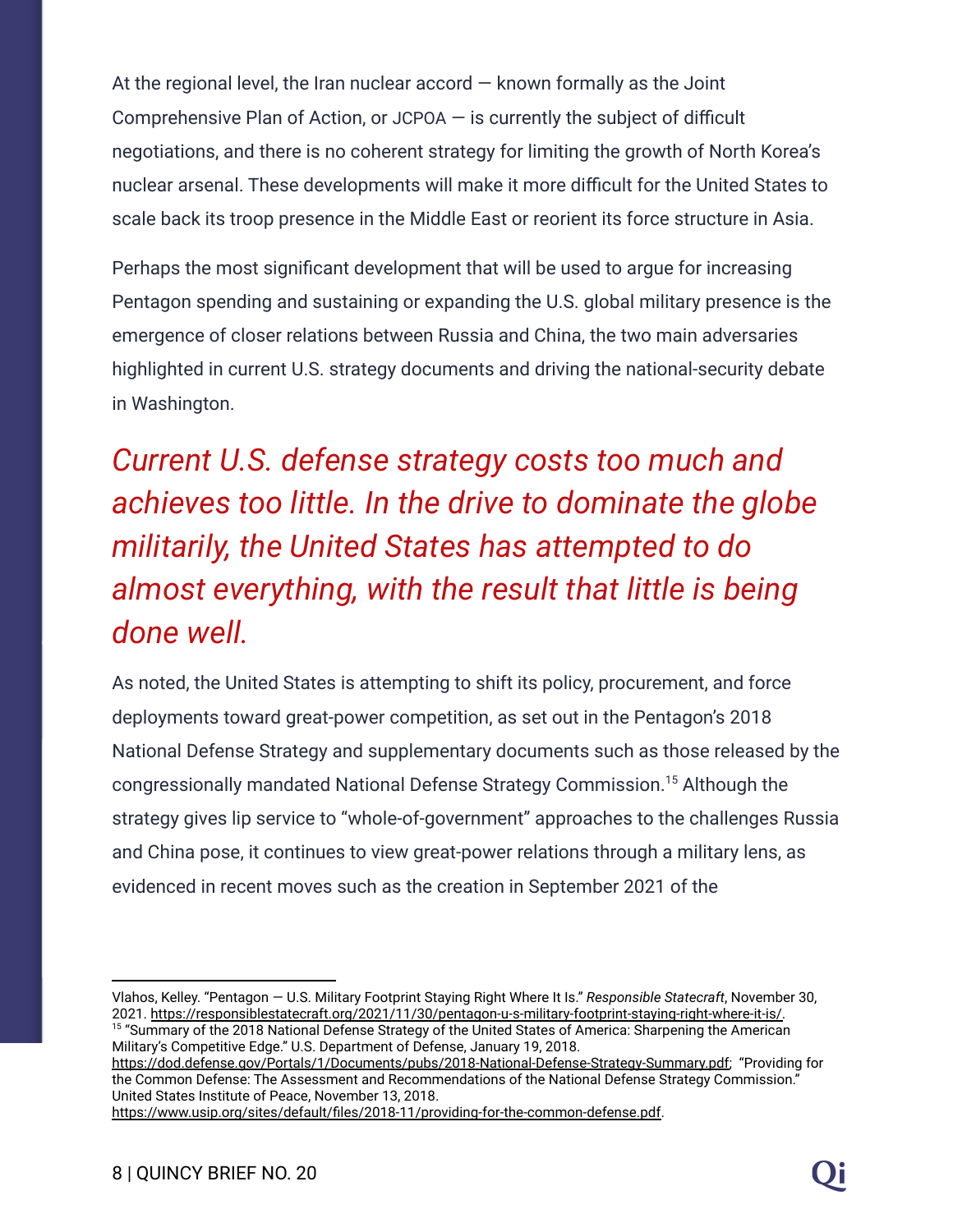Australia–U.K.–U.S. alliance, AUKUS, and the Pentagon's Pacific Deterrence Initiative, a multibillion-dollar program launched in spring 2021.<sup>16</sup>

Another major factor keeping Pentagon spending high is the department's plan to spend up to \$2 trillion developing and deploying a new generation of nuclear-armed bombers, submarines, and missiles over the next three decades. This is an exercise in nuclear overkill that is more likely to accelerate a dangerous and destabilizing arms race with Russia and China than bring greater security to the United States and its allies.<sup>17</sup> Of particular concern is the plan to build a new intercontinental ballistic missile. Former Secretary of Defense William Perry has called ICBMs "some of the most dangerous weapons in the world" because a president would have only a matter of minutes to decide whether to launch them on warning of an attack, greatly increasing the risk of an accidental nuclear war based on a false alarm.<sup>18</sup>

All of the above factors help sustain high levels of Pentagon spending even as other challenges pose greater dangers to the lives and livelihoods of Americans and the populations of allied nations. A more restrained strategy that reduces the U.S. global military footprint must rely on allies to do more in their own defense while also reconsidering their roles for the long term. It must also take a more realistic view of the military challenges posed by Russia and China and put diplomacy first in addressing nuclear proliferation. Such a strategy would cost substantially less while doing a much better job of protecting the U.S. homeland and forgoing expensive and unnecessary foreign military entanglements. Adopting it will demand not only a thorough rethinking

<sup>16</sup> Wintour, Patrick. "What Is the AUKUS Alliance and What Are Its Implications?" *The Guardian*, September 16, 2021. <https://www.theguardian.com/politics/2021/sep/16/what-is-the-aukus-alliance-and-what-are-its-implications>; Shidore, Sarang. "AUKUS military alliance is another Western attempt to isolate China." *Responsible Statecraft*, September 16, 2021,

[https://responsiblestatecraft.org/2021/09/17/uk-us-australian-nuclear-sub-deal-is-another-western-attempt-to-isolate](https://responsiblestatecraft.org/2021/09/17/uk-us-australian-nuclear-sub-deal-is-another-western-attempt-to-isolate-china/) [-china/;](https://responsiblestatecraft.org/2021/09/17/uk-us-australian-nuclear-sub-deal-is-another-western-attempt-to-isolate-china/) Eversden, Andrew. "Pacific Deterrence Initiative Gets \$2.1 Billion Boost in Final NDAA." *Breaking Defense*, December 7, 2021.

<sup>17</sup> Reif, Kingston, and Alicia Sanders–Zakre. "U.S. Nuclear Excess: Understanding the Costs, Risks, and Alternatives." Arms Control Association, April 2019. [https://breakingdefense.com/2021/12/pacific-deterrence-initiative-gets-2-1-billion-boost-in-final-ndaa/.](https://breakingdefense.com/2021/12/pacific-deterrence-initiative-gets-2-1-billion-boost-in-final-ndaa/)

<sup>18</sup> Perry, William J. "Why It's Safe to Scrap America's ICBMs." *The New York Times*, September 30, 2016. [https://www.nytimes.com/2016/09/30/opinion/why-its-safe-to-scrap-americas-icbms.html.](https://www.nytimes.com/2016/09/30/opinion/why-its-safe-to-scrap-americas-icbms.html) [https://www.usnuclearexcess.org/wp-content/uploads/2019/05/Report\\_NuclearExcess2019\\_update0410.pdf](https://www.usnuclearexcess.org/wp-content/uploads/2019/05/Report_NuclearExcess2019_update0410.pdf); Cirincione, Joseph. "Achieving a Safer U.S. Nuclear Posture." Quincy Brief No. 19. Quincy Institute for Responsible Statecraft, February 7, 2022. <https://quincyinst.org/report/achieving-a-safer-u-s-nuclear-posture/>.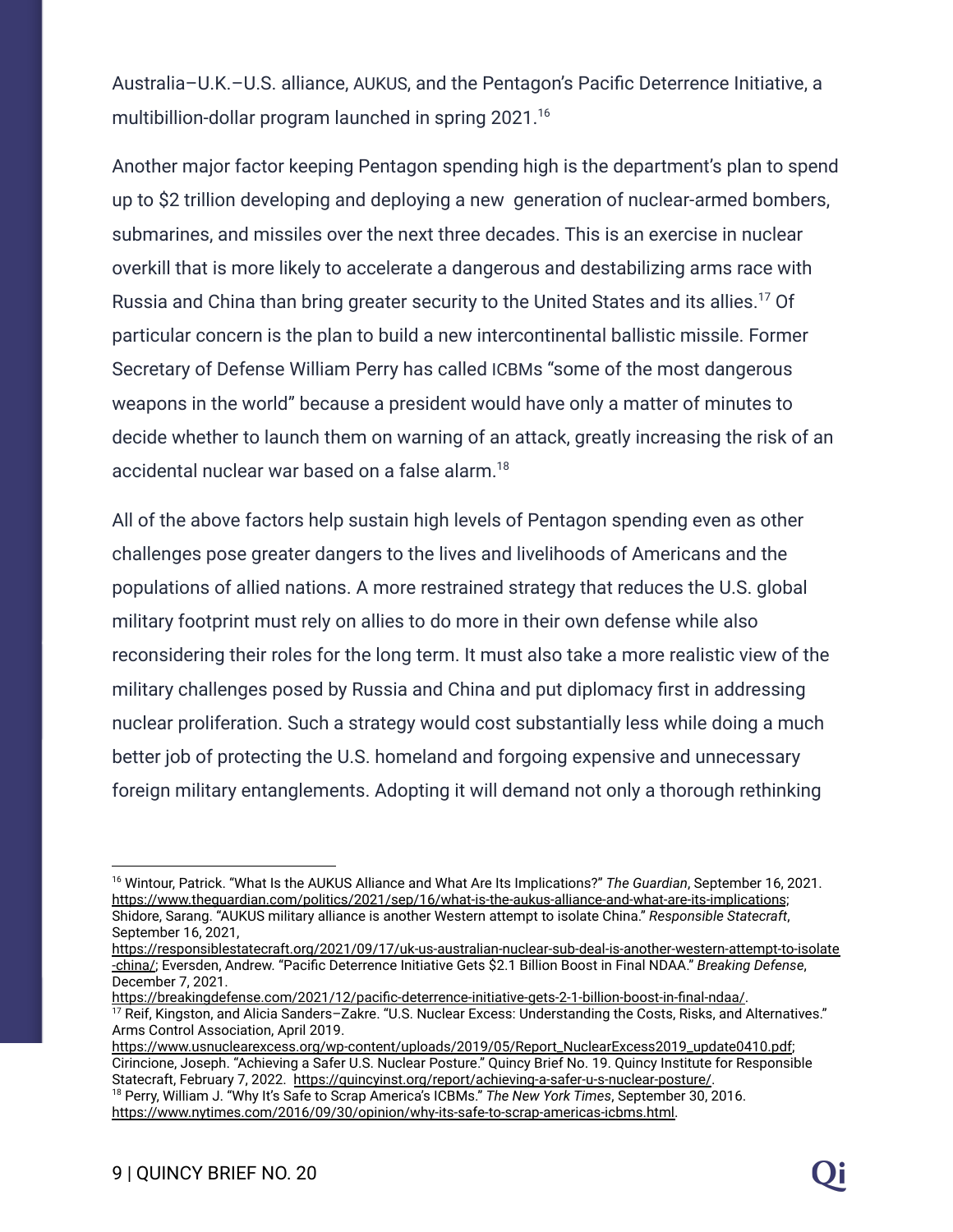of current U.S. strategy; it will also require reforms in how Pentagon spending decisions are made.

## **How did we get here? Influence peddling and pork-barrel politics**

As is well known, members of Congress across the political spectrum support high Pentagon budgets in part to sustain or expand military-related jobs in their states and districts. This leads to routine add-ons to the Pentagon's budget, such as the authorization of \$25 billion in additional spending to the FY2022 budget, as referenced above.<sup>19</sup> Key to this effort was the decision by Pentagon budget boosters in Congress to embrace every item on the unfunded-priorities lists provided by the military services. These are essentially wish lists of items that didn't make it into the Pentagon's formal budget request.<sup>20</sup> Another political and economic driver of high budgets is the fact that increasing Pentagon spending is a reliable and politically achievable way to pump money into the economy in general and the manufacturing sector in particular, as compared with more politically contested investments such as the president's Build Back Better plan. This latter factor has created constituencies for continuing high defense spending among some American workers and communities.

A case in point is Lockheed Martin's F–35 combat aircraft, a system of little relevance to the Pentagon's new focus on China, which emphasizes the role of hypersonic weapons, cyber defense (and attack) capacities, unmanned vehicles, artificial intelligence, long-range strike systems, an expansion of the Navy, and the previously mentioned nuclear buildup. This militarized approach to the challenge from China is questionable in its own right, but there is no viable role in it for the F–35 even if it goes forward. The

<sup>&</sup>lt;sup>19</sup> Shane III, Leo, and Joe Gould. "Congress Passes Defense Policy Bill With Budget Boost, Military Justice Reforms." *Military Times,* December 15, 2021.

[https://www.militarytimes.com/news/pentagon-congress/2021/12/15/congress-passes-defense-policy-bill-with-bud](https://www.militarytimes.com/news/pentagon-congress/2021/12/15/congress-passes-defense-policy-bill-with-budget-boost-military-justice-reforms/) [get-boost-military-justice-reforms/.](https://www.militarytimes.com/news/pentagon-congress/2021/12/15/congress-passes-defense-policy-bill-with-budget-boost-military-justice-reforms/)

<sup>20</sup> Lautz, Andrew. "Lawmakers Cave to 'Wish Lists' and Give Pentagon Money It Doesn't Need." *Responsible Statecraft,* July 29, 2021.

[https://responsiblestatecraft.org/2021/07/29/lawmakers-cave-to-wish-lists-and-give-the-pentagon-money-it-doesnt-n](https://responsiblestatecraft.org/2021/07/29/lawmakers-cave-to-wish-lists-and-give-the-pentagon-money-it-doesnt-need/) [eed/](https://responsiblestatecraft.org/2021/07/29/lawmakers-cave-to-wish-lists-and-give-the-pentagon-money-it-doesnt-need/).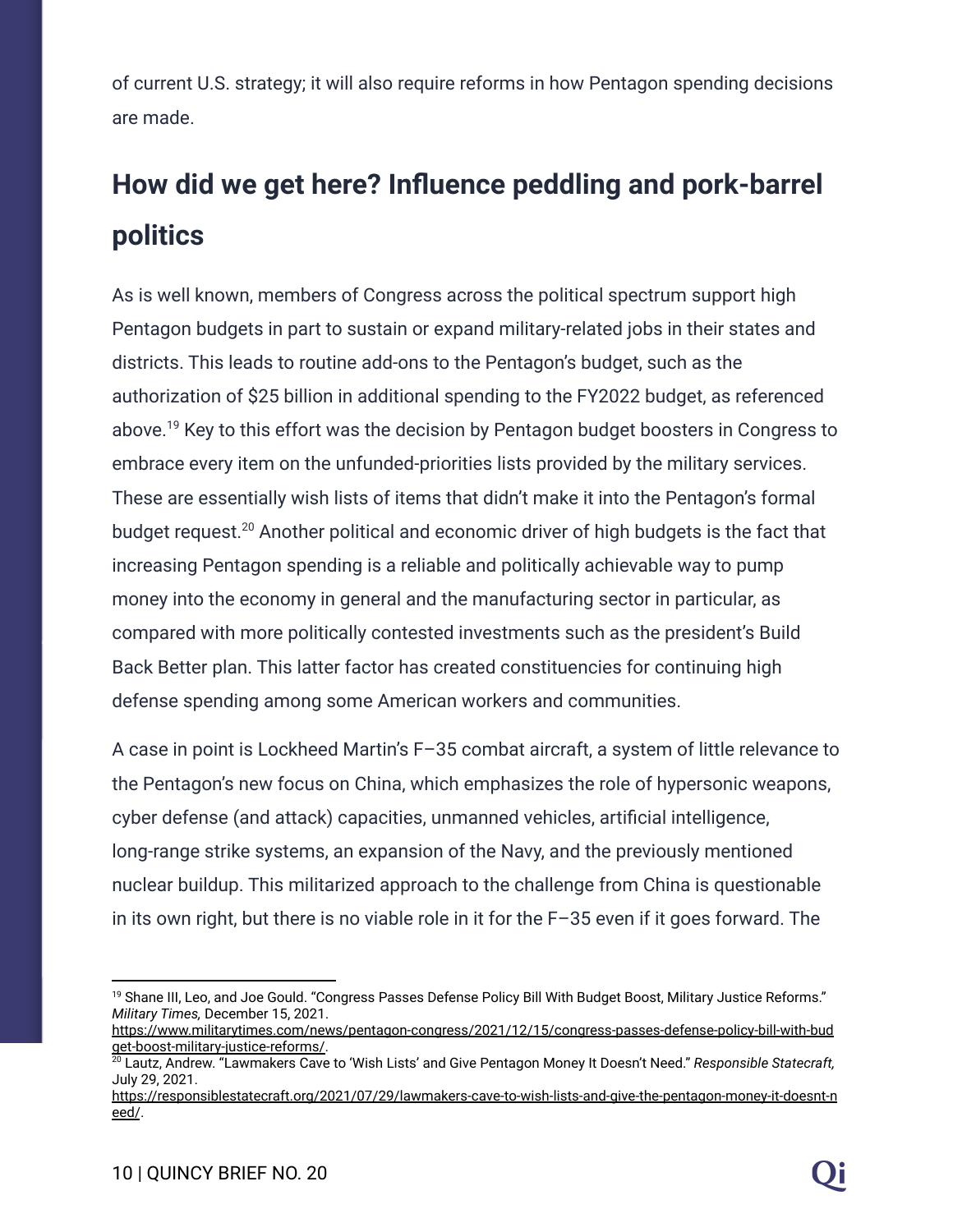carriers that would deploy F–35s are vulnerable to Chinese missile attacks, and there is little likelihood of aerial dogfights between U.S. and Chinese combat aircraft. To add insult to injury, the F–35 is costly and dysfunctional, with 800 unresolved defects according to a 2021 Pentagon report.<sup>21</sup> Not only is it the most expensive weapons program the Pentagon has ever undertaken; multiple assessments by the Project on Government Oversight and other independent analysts indicate that it may never be fully ready for combat.<sup>22</sup>

None of these problems has stopped Lockheed Martin and its allies in Congress from pushing the F–35 program toward the goal of 2,400 planes to be purchased by the mid-2030s.<sup>23</sup> Lockheed even has a map on its website that shows the state-by-state impact of the 250,000 jobs it alleges to be tied to the program, information it regularly touts in lobbying Congress to add funding for the plane. $^{24}$  The company claims to have subcontractors in 45 states and Puerto Rico.<sup>25</sup> There is also an  $F-35$  caucus in the House of Representatives. In May of 2021, the caucus organized a letter calling for more F–35s than the Pentagon had requested in its FY2022 budget proposal. The letter was signed by a bipartisan group of 132 members of the House — nearly one out of three members of that body.<sup>26</sup>

The F–35 caucus is composed primarily of members whose states or districts produce components of the plane. Lockheed Martin reinforces its job-based influence by spending roughly \$7 million per year on campaign contributions and \$13 million a year

<sup>21</sup> Capaccio, Anthony. "Lockheed F–35s Tally of Flaws Tops 800 As 'New Issues' Surface." Bloomberg News, July 13, 2021.

[https://www.bloomberg.com/news/articles/2021-07-13/lockheed-f-35-s-tally-of-flaws-tops-800-as-new-issues-surfac](https://www.bloomberg.com/news/articles/2021-07-13/lockheed-f-35-s-tally-of-flaws-tops-800-as-new-issues-surface#:~:text=Lockheed%20Martin%20Corp.) [e#:~:text=Lockheed%20Martin%20Corp.'s%20F,office%20and%20Congress's%20watchdog%20agency](https://www.bloomberg.com/news/articles/2021-07-13/lockheed-f-35-s-tally-of-flaws-tops-800-as-new-issues-surface#:~:text=Lockheed%20Martin%20Corp.).

<sup>22</sup> Insinna, Valerie. "Watchdog Group Finds F–35 Sustainment Costs Could Be Headed Off Affordability Cliff." *Defense News*, July 7, 2021.

[https://www.defensenews.com/air/2021/07/07/watchdog-group-finds-f-35-sustainment-costs-could-be-headed-off-a](https://www.defensenews.com/air/2021/07/07/watchdog-group-finds-f-35-sustainment-costs-could-be-headed-off-affordability-cliff/) [ffordability-cliff/;](https://www.defensenews.com/air/2021/07/07/watchdog-group-finds-f-35-sustainment-costs-could-be-headed-off-affordability-cliff/) Grazier, Dan. "The F–35 and Other Legacies of Failure." Project on Government Oversight, March 19, 2021. <https://www.pogo.org/analysis/2021/03/the-f-35-and-other-legacies-of-failure/>.

<sup>23</sup> Robin, Sebastian. "The Crazy Story of How the Stealth F–35 Fighter Was Born." *The National Interest, February 24, 2019.* <https://nationalinterest.org/blog/buzz/crazy-story-how-stealth-f-35-fighter-was-born-45387>.

<sup>24</sup> "F–35 Economic Impact." Lockheedmartin.com. Lockheed Martin Corporation, February 1, 2022. [https://www.f35.com/f35/about/economic-impact.html.](https://www.f35.com/f35/about/economic-impact.html)

<sup>25</sup> "F–35 Global Partnership." Lockheedmartin.com, February 1, 2022.

[https://www.lockheedmartin.com/en-us/products/f-35/f-35-global-partnership.html.](https://www.lockheedmartin.com/en-us/products/f-35/f-35-global-partnership.html)

 $^{26}$  "Joint Strike Fighter Caucus Announces Strong Support of the F–35 Joint Strike Fighter." United States Representative John Larson, May 21, 2021.

[https://larson.house.gov/media-center/press-releases/joint-strike-fighter-caucus-announces-strong-bipartisan-suppo](https://larson.house.gov/media-center/press-releases/joint-strike-fighter-caucus-announces-strong-bipartisan-support-f-35) [rt-f-35](https://larson.house.gov/media-center/press-releases/joint-strike-fighter-caucus-announces-strong-bipartisan-support-f-35).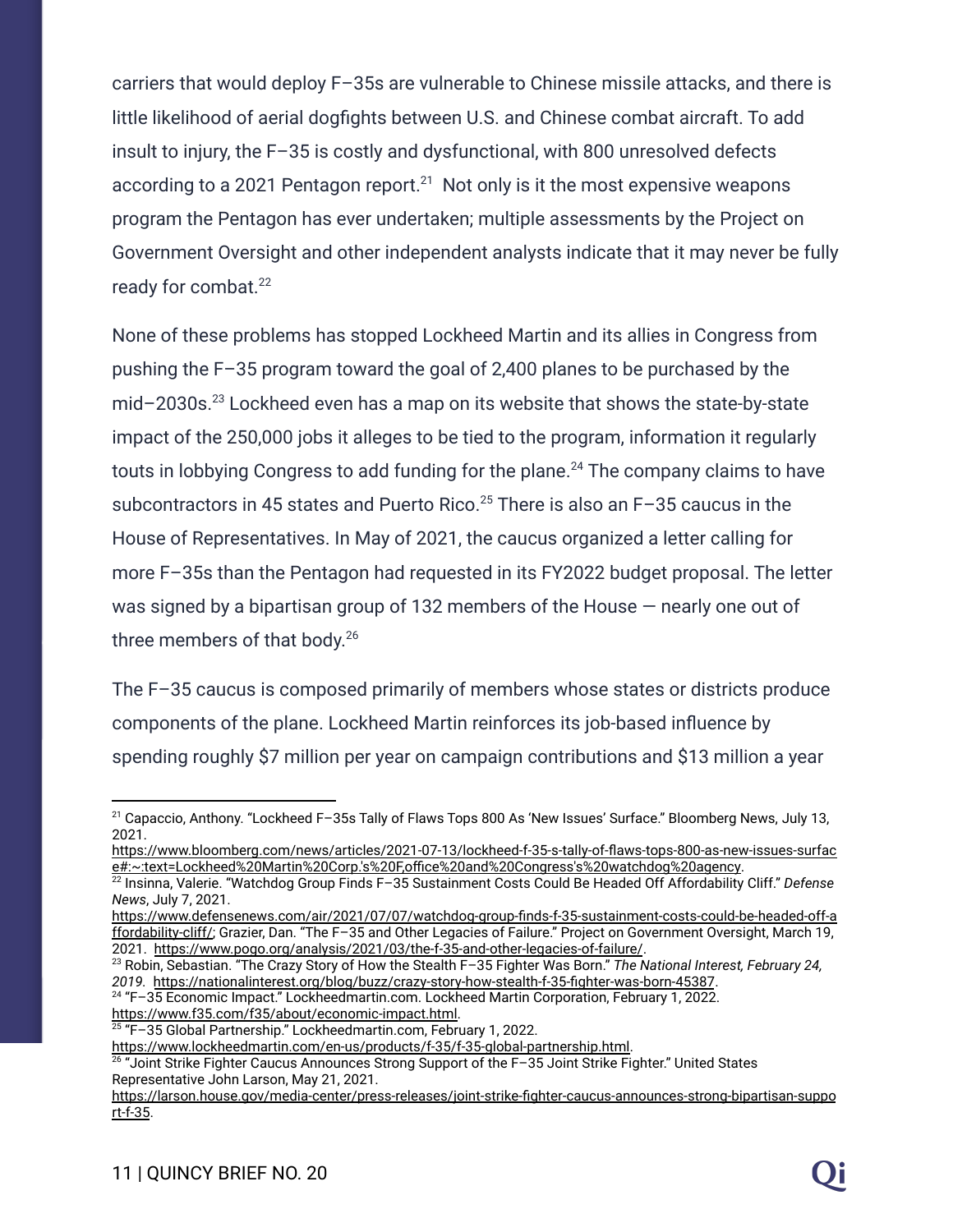on lobbying, mostly focused on members of the House and Senate armed services and defense appropriations committees, where decisions on how much to spend on weapons are made.<sup>27</sup>

*Lockheed Martin reinforces its job-based influence by spending roughly \$7 million per year on campaign contributions and \$13 million a year on lobbying, mostly focused on members of the House and Senate armed services and defense appropriations committees.*

Another focus of lobbying by the military-industrial complex is the new ICBM, which will cost more than \$264 billion over its lifetime.<sup>28</sup> In September 2020, Northrop Grumman received a sole-source, \$13.3 billion contract to kick off development of the missile.<sup>29</sup> The company has 12 major partners in the development of the new system, including heavy hitters such as Lockheed Martin, Raytheon, and General Dynamics, which can add lobbying strength to efforts to keep funding for the program on track.<sup>30</sup> An even bigger role is played by the Senate ICBM Coalition, made up of senators from Montana, North Dakota, Utah, and Wyoming — states that host ICBM bases or major ICBM development activities. $31$  One key member of the coalition is Sen. Jon Tester, the Montana Democrat who currently chairs the defense appropriations subcommittee of the Senate

<sup>&</sup>lt;sup>27</sup> See OpenSecrets. <https://www.opensecrets.org/orgs/lockheed-martin/summary?id=D000000104>.

<sup>29</sup> Harper, Jon. "Northrop Grumman Lands \$13 Billion Deal for New Nuclear Missiles." *National Defense,* September 8, 2020. <sup>28</sup> Capaccio, Anthony. "New ICBM Could Cost Up to \$264 Billion Over Decades." Bloomberg News, October 3, 2020. <https://www.bloomberg.com/news/articles/2020-10-03/new-u-s-icbms-could-cost-up-to-264-billion-over-decades>.

[https://www.nationaldefensemagazine.org/articles/2020/9/8/northrop-grumman-lands-13-billion-deal-for-new-nucle](https://www.nationaldefensemagazine.org/articles/2020/9/8/northrop-grumman-lands-13-billion-deal-for-new-nuclear-missile-system) [ar-missile-system.](https://www.nationaldefensemagazine.org/articles/2020/9/8/northrop-grumman-lands-13-billion-deal-for-new-nuclear-missile-system)

<sup>30</sup> Weisgerber, Marcus. "Northrop Announces Suppliers for New ICBM. Boeing Is Not on the List." *Defense One,* September 16, 2019. [https://www.defenseone.com/business/2019/09/northrop-icbm/159886/.](https://www.defenseone.com/business/2019/09/northrop-icbm/159886/)

<sup>31</sup> Hartung, Willam D. "Inside the ICBM Lobby: Special Interests or the National Interest?*"* Center for International Policy, March 2021.

[https://3ba8a190-62da-4c98-86d2-893079d87083.usrfiles.com/ugd/3ba8a1\\_89fe183f8a164e22a2fa29d4d6381d7b.](https://3ba8a190-62da-4c98-86d2-893079d87083.usrfiles.com/ugd/3ba8a1_89fe183f8a164e22a2fa29d4d6381d7b.pdf) [pdf](https://3ba8a190-62da-4c98-86d2-893079d87083.usrfiles.com/ugd/3ba8a1_89fe183f8a164e22a2fa29d4d6381d7b.pdf). See also Hartung. "Inside the ICBM Lobby: Special Interests or the National Interest?" *Arms Control Today*, May 2021. <https://www.armscontrol.org/act/2021-05/features/inside-icbm-lobby-special-interests-national-interest>.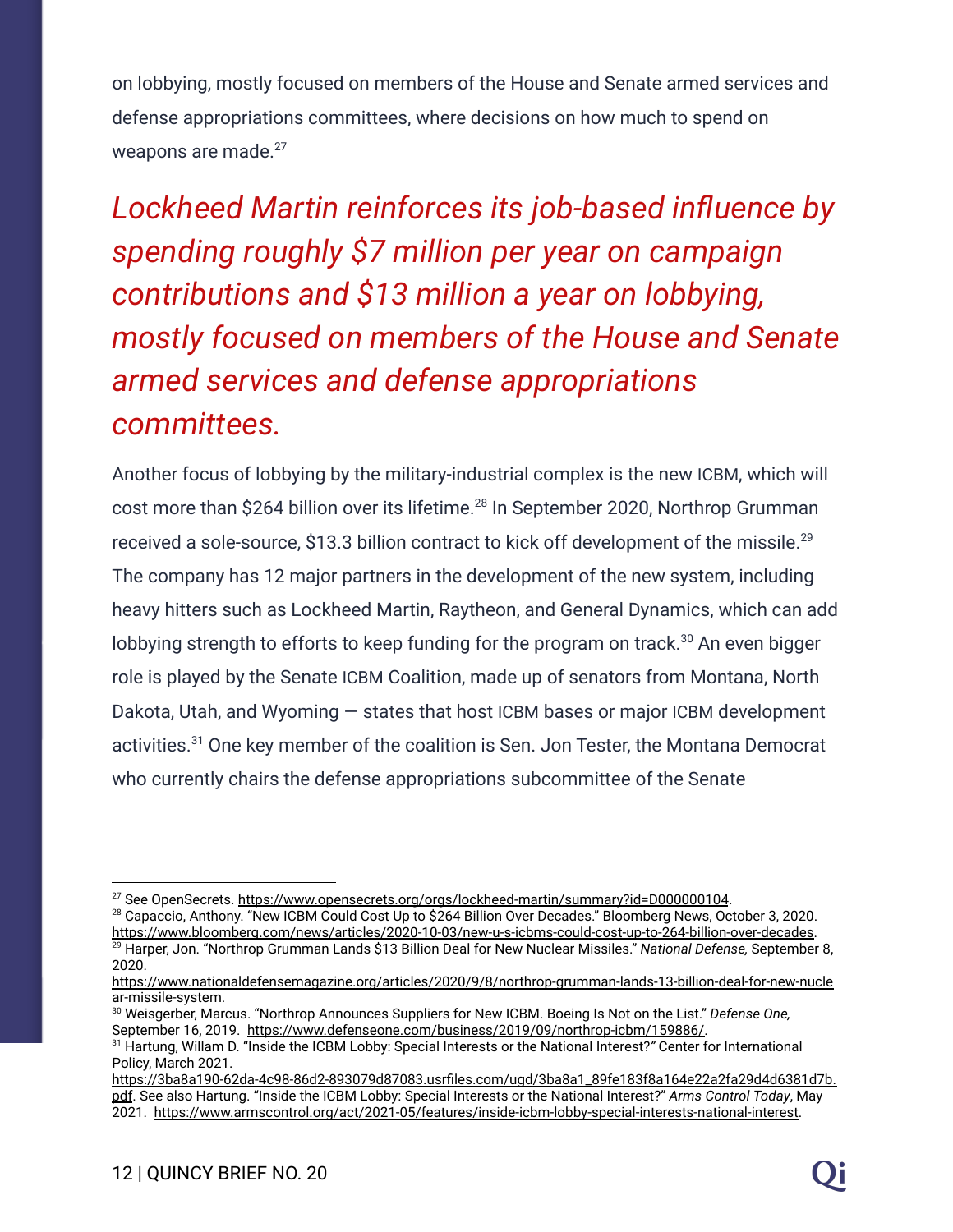Appropriations Committee, and who therefore has considerable influence over how much is spent on weapons programs.

The ICBM Coalition has been extremely successful in thwarting any changes in ICBM policy or procurement, from limiting the reduction of the ICBM force under the New START treaty to blocking studies of alternatives to a new ICBM.<sup>32</sup> Their dogged determination is fueled by the fact that ICBM bases and development support thousands of jobs in their states, comprising up to 10 percent of the workforce in some key localities.<sup>33</sup>

In addition to the jobs card, the weapons industry as a whole has numerous other tools of influence at its disposal, including campaign contributions, lobbyists with close connections to the Pentagon and key members of Congress, and think tank funding.<sup>34</sup>

For example, the 12 major companies involved in the development of the new ICBM employ a total of 380 lobbyists, an indicator of how much political power they have available in their efforts to influence Congress and the administration.<sup>35</sup> Since the program's launch in September 2020, Northrop Grumman and its subcontractors have contributed more than \$1 million to the campaigns of members of the ICBM Coalition and more than \$15 million to members of the armed services and defense appropriations committees in the House and Senate.<sup>36</sup>

According to statistics compiled by OpenSecrets, the nonprofit organization that collects data on campaign financing and lobbying, the weapons industry has spent \$285 million on campaign contributions and \$2.5 billion on lobbying during the Pentagon's post–September 11 spending surge, while receiving \$7 trillion in contracts in the same

<sup>&</sup>lt;sup>33</sup> Hartung. "Inside the ICBM Lobby." March 2021. 32 Hartung. "Inside the ICBM Lobby." The Senate ICBM Coalition organized dozens of letters and visits to Pentagon and White House officials and Congressional colleagues, advocating for a new ICBM; successfully lobbied against amendments that called for studies of alternatives to a new ICBM or reductions in ICBM funding, and persuaded the Obama administration to limit reductions of ICBMs under the New START Treaty, among other actions.

<sup>34</sup> Freeman, Ben. "U.S. Government and Defense Contractor Funding of America's Top 50 Think Tanks." Center for International Policy, October 2020.

[https://3ba8a190-62da-4c98-86d2-893079d87083.usrfiles.com/ugd/3ba8a1\\_c7e3bfc7723d4021b54cbc145ae3f5eb.](https://3ba8a190-62da-4c98-86d2-893079d87083.usrfiles.com/ugd/3ba8a1_c7e3bfc7723d4021b54cbc145ae3f5eb.pdf) [pdf](https://3ba8a190-62da-4c98-86d2-893079d87083.usrfiles.com/ugd/3ba8a1_c7e3bfc7723d4021b54cbc145ae3f5eb.pdf).

<sup>&</sup>lt;sup>35</sup> Freeman. "U.S. Government and Defense Contractor Funding."

<sup>36</sup> Freeman. "U.S. Government and Defense Contractor Funding."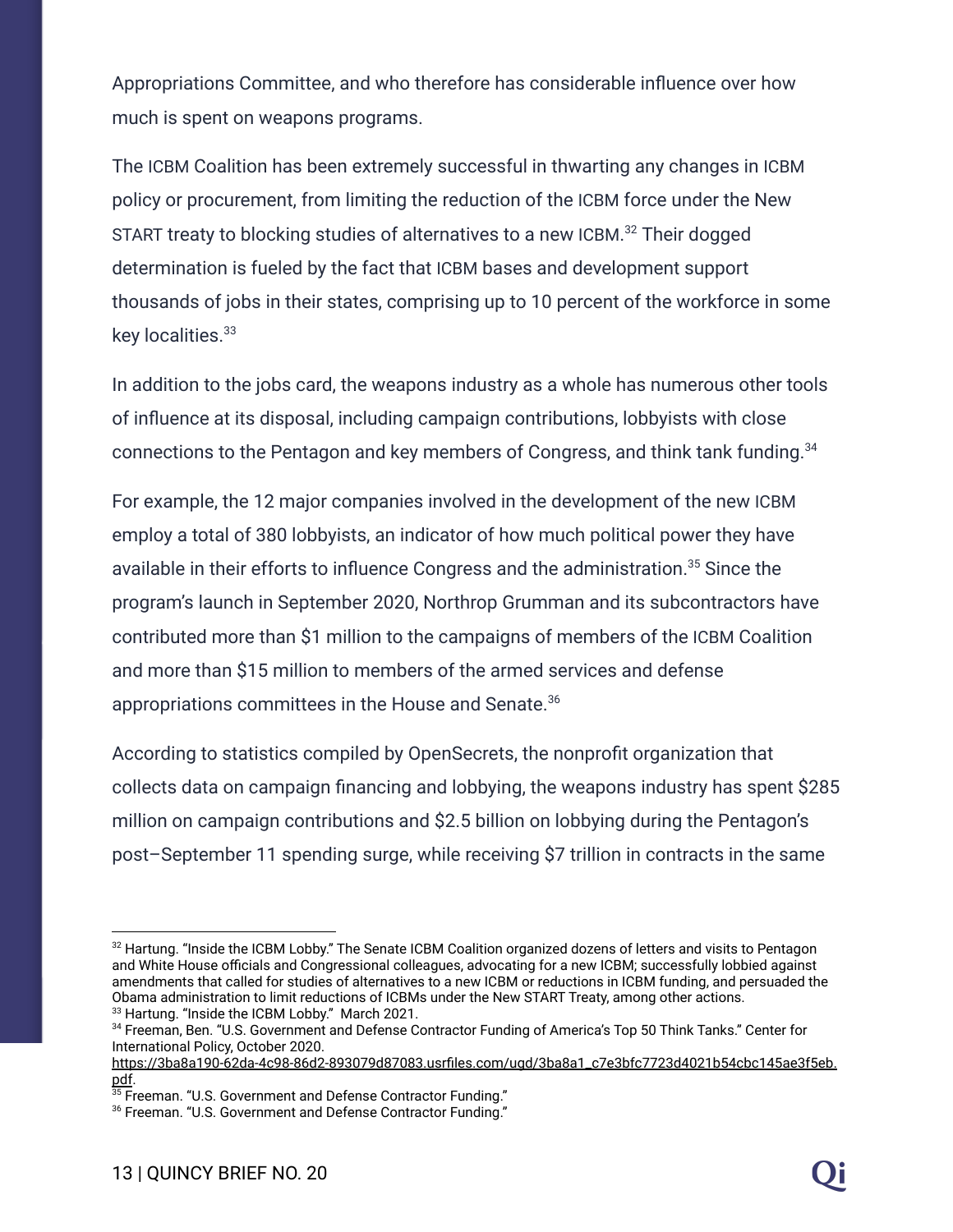period.<sup>37</sup> As a mathematical ratio, that is  $$28,000$  in contracts for every dollar spent on lobbying. While some of these contracts would have proceeded with or without lobbying efforts, the ratio of lobbying dollars to contracts received helps explain why major contractors put so much money and effort into these activities. There is no question that lobbying pushes Pentagon spending levels higher than an objective assessment of U.S. security needs would require, but it is not possible to put a precise figure on these excess expenditures.

The numbers of lobbyists employed by the arms industry as a whole is similarly disturbing. In any given year, the industry employs an average of 700 lobbyists, well more than one for every member of Congress.<sup>38</sup> By comparison, the auto and oil and gas industries had 656 and 746 lobbyists respectively in 2021.<sup>39</sup> Most of them have passed through the revolving door from Congress or the Pentagon to corporations such as Lockheed Martin, Boeing, Raytheon Technologies, and General Dynamics.<sup>40</sup> A recent Government Accountability Office report identified 1,700 generals, admirals, and Pentagon procurement officials who went to work in the arms industry after leaving government, including people such as Gen. Joseph Dunford, the former chair of the Joint Chiefs of Staff, who joined the board of Lockheed Martin a few months after leaving government service in September 2019.<sup>41</sup> The GAO estimate is conservative, as it covers the revolving door hires of 14 contractors, not the defense sector as a whole.

<sup>37</sup> Auble, Dan. "Capitalizing on Conflict: How Defense Contractors and Foreign Nations Lobby for Arms Sales." Center for Responsive Politics, February 25, 2021. <https://www.opensecrets.org/news/reports/capitalizing-on-conflict>; Hartung, William D. "Profits of War: Corporate Beneficiaries of the Post–9/11 Pentagon Spending Surge." Center for International Policy and Costs of War Project, September 13, 2021.

[https://watson.brown.edu/costsofwar/files/cow/imce/papers/2021/Profits%20of%20War\\_Hartung\\_Costs%20of%20](https://watson.brown.edu/costsofwar/files/cow/imce/papers/2021/Profits%20of%20War_Hartung_Costs%20of%20War_Sept%2013%2C%202021.pdf) [War\\_Sept%2013%2C%202021.pdf.](https://watson.brown.edu/costsofwar/files/cow/imce/papers/2021/Profits%20of%20War_Hartung_Costs%20of%20War_Sept%2013%2C%202021.pdf)

<sup>39</sup> Open Secrets database. <sup>38</sup> Author's calculation based on the OpenSecrets database, <https://www.opensecrets.org/federal-lobbying>.

<sup>&</sup>lt;sup>40</sup> Smithberger, Mandy. "Brass Parachutes: The Problem of the Pentagon Revolving Door." Project on Government Oversight, November 5, 2018. <https://www.pogo.org/report/2018/11/brass-parachutes/>. POGO maintains a "revolving door" database.

<sup>41</sup> "Post–Government Employment Restrictions: DOD Could Further Enhance Its Compliance Efforts Related to Former Employees Working for Defense Contractors." Government Accountability Office, September 9, 2021. [https://www.gao.gov/products/gao-21-104311;](https://www.gao.gov/products/gao-21-104311) Mehta, Aaron. "Lockheed Adds Dunford, Former Top Military Officer, to Board." *Defense News*, January 25, 2020.

[https://www.defensenews.com/industry/2020/01/25/lockheed-adds-dunford-former-top-us-military-officer-to-board/](https://www.defensenews.com/industry/2020/01/25/lockheed-adds-dunford-former-top-us-military-officer-to-board/#:~:text=WASHINGTON%20%E2%80%94%20Lockheed%20Martin%20has%20added,10) [#:~:text=WASHINGTON%20%E2%80%94%20Lockheed%20Martin%20has%20added,1](https://www.defensenews.com/industry/2020/01/25/lockheed-adds-dunford-former-top-us-military-officer-to-board/#:~:text=WASHINGTON%20%E2%80%94%20Lockheed%20Martin%20has%20added,10); see also Smithberger. "Brass Parachutes."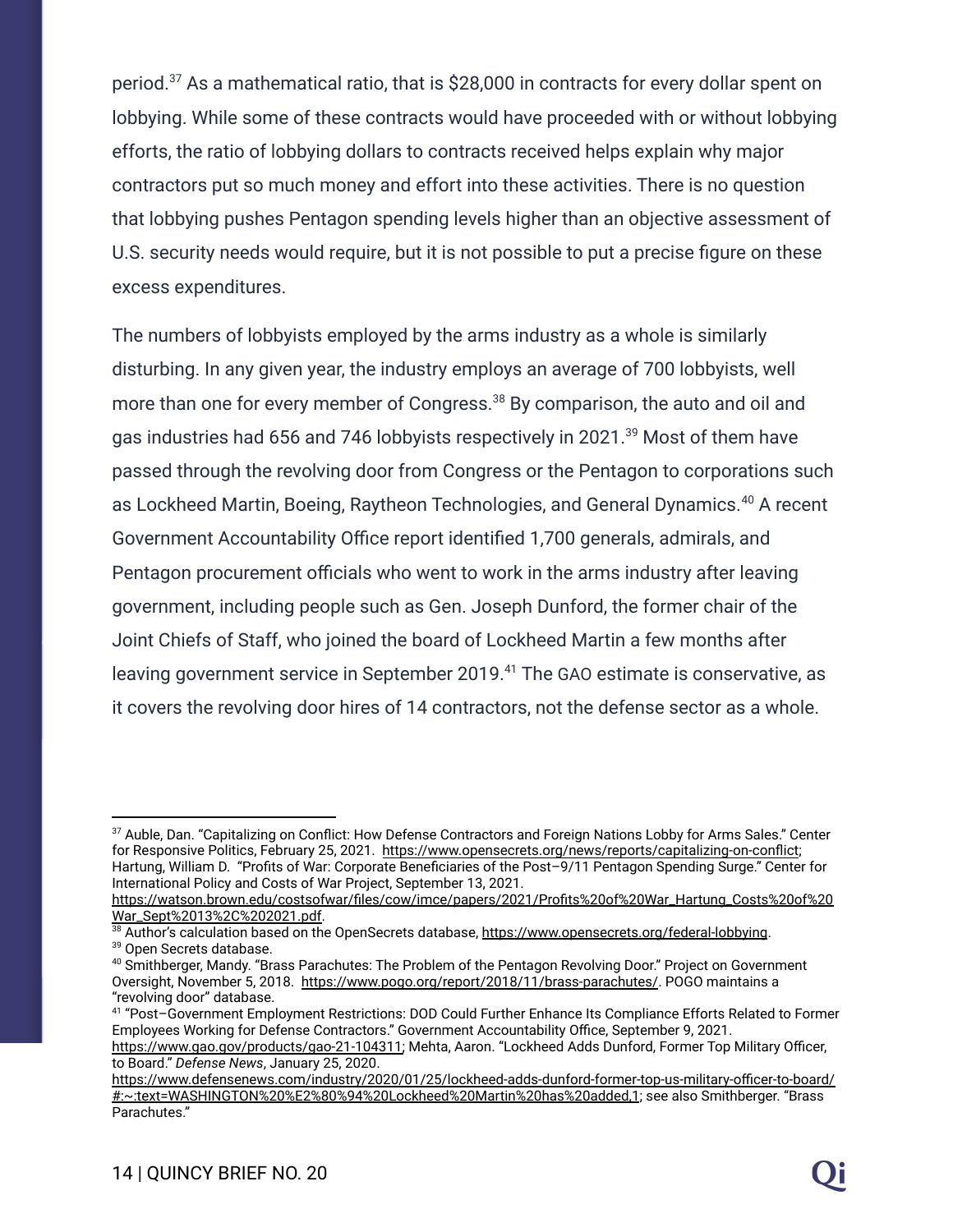The revolving door is pernicious in at least two respects. First, former military and Pentagon officials can use their contacts with former colleagues to seek favorable treatment for their corporate employers. Second and perhaps even more damaging, personnel still in the government may exercise lax oversight on the contractors because they want to get well-paying jobs with them when they leave the government.

## *A recent Government Accountability Office report identified 1,700 generals, admirals, and Pentagon procurement officials who went to work in the arms industry after leaving government.*

As industry employees and officials join the government, the revolving door swings both ways. Four of the past five secretaries of defense have been board members, lobbyists, or top executives at major weapons contractors. These are James Mattis (General Dynamics), Patrick Shanahan (Boeing), Mark Esper (Raytheon), and Lloyd Austin (Raytheon).<sup>42</sup> To his credit, Defense Secretary Austin has agreed to recuse himself from decisions involving Raytheon for four years. But given the company's extensive business relations with the government  $-$  Raytheon builds missile defense systems, supplies nuclear weapons components, and provides bombs and missiles the U.S. sells to Saudi Arabia to conduct its brutal war in Yemen — deciding what decisions to step back from will be difficult indeed.<sup>43</sup>

The weapons industry is also a generous donor to think tanks that help shape public opinion and steer Congress on issues of foreign and military policy and weapons procurement. A 2020 study by the Center for International Policy found that contractors  $-$  and the Pentagon itself  $-$  had contributed roughly \$1 billion to major think tanks over

<sup>43</sup> Weisgerber, Marcus. "Austin Pledges to Recuse Himself From Military Decisions Involving Raytheon." *Defense One*, January 20, 2021. <https://www.nytimes.com/2020/12/08/us/politics/lloyd-austin-pentagon-military-contractors.html>.

<sup>&</sup>lt;sup>42</sup> Lipton, Eric, Kenneth P. Vogel, and Michael LaForgia. "Biden's Choice for Pentagon Faces Questions on Ties to Contractors." *The New York Times.* December 8, 2020.

[https://www.defenseone.com/business/2021/01/austin-pledges-recuse-himself-military-decisions-involving-raytheon](https://www.defenseone.com/business/2021/01/austin-pledges-recuse-himself-military-decisions-involving-raytheon/171496/) [/171496/;](https://www.defenseone.com/business/2021/01/austin-pledges-recuse-himself-military-decisions-involving-raytheon/171496/) see also "Smarter Defense Systems." Raytheon Technologies.

[https://www.rtx.com/our-company/what-we-do/defense;](https://www.rtx.com/our-company/what-we-do/defense) Hartung, William D., and Cassandra Stimpson, "U.S. Arms Sales to Saudi Arabia — The Corporate Connection." Center for International Policy, July 2019. [https://static.wixstatic.com/ugd/fb6c59\\_bd62e10ae7b745069e9a6fa897de6a39.pdf.](https://static.wixstatic.com/ugd/fb6c59_bd62e10ae7b745069e9a6fa897de6a39.pdf)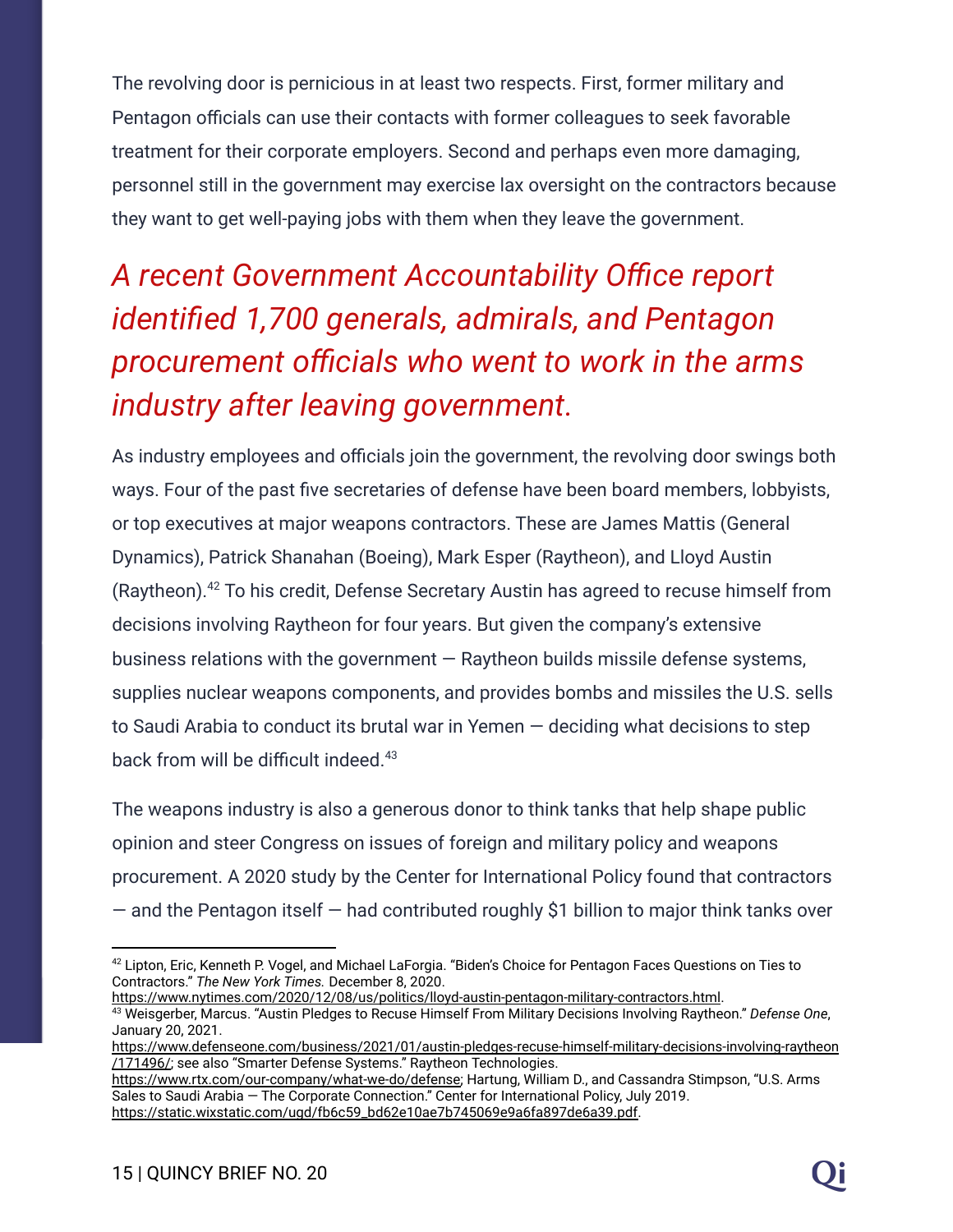the six-year period to 2019. These include major organizations such as the Heritage Foundation, the Brookings Institution, the Center for Strategic and International Studies, and the Center for a New American Security.<sup>44</sup> While these donations don't always translate into research that supports the interests of specific manufacturers, companies make them with the clear intent of generating a general atmosphere favorable to robust military spending. In some cases, think tanks funded by the industry do advocate for the purchase of specific weapons systems, including nuclear weapons, armed drones, and the F–35. For example, the Center for a New American Security, which receives more than \$500,000 a year from Northrop Grumman, has been a strong advocate for that company's B–21 bomber program.<sup>45</sup>

| <b>Company</b>               | <b>Pentagon Contracts</b> | <b>Revenue from Defense</b> |
|------------------------------|---------------------------|-----------------------------|
| <b>Lockheed Martin</b>       | \$75 billion              | 95%                         |
| <b>Raytheon Technologies</b> | \$27.8 billion            | 94%                         |
| <b>General Dynamics</b>      | \$21.8 billion            | 75%                         |
| <b>Boeing</b>                | \$21.7 billion            | 45%                         |
| Northrop Grumman             | \$12.3 billion            | 85%                         |

#### Pentagon Contract Awards to the Top Five Contractors, FY2020

Federal Procurement Data System, Top 100 Contractors Reports; Defense News, "Top 100 for 2020." 46

As noted, arms-company lobbying can yield impressive results. In 2020 a single corporation, Lockheed Martin, received an astounding \$75 billion in Pentagon contracts, more than one and a half times the combined budgets of the State Department and the Agency for International Development for that year.<sup>47</sup> The top five contractors  $-$ Lockheed Martin, Boeing, General Dynamics, Raytheon, and Northrop Grumman —

<sup>44</sup> Freeman. "U.S. Government and Defense Contractor Funding."

<sup>45</sup> Freeman. "U.S. Government and Defense Contractor Funding."

<sup>46</sup> "Top 100 for 2021." *Defense News*, July 12, 2021. [https://people.defensenews.com/top-100/.](https://people.defensenews.com/top-100/)

 $^{47}$  "Congressional Budget Justification: Department of State, Foreign Operations, and Related Programs, Fiscal Year 2021." U.S. Department of State, February 2020.

<https://www.usaid.gov/sites/default/files/documents/9276/FY-2021-CBJ-Final.pdf>.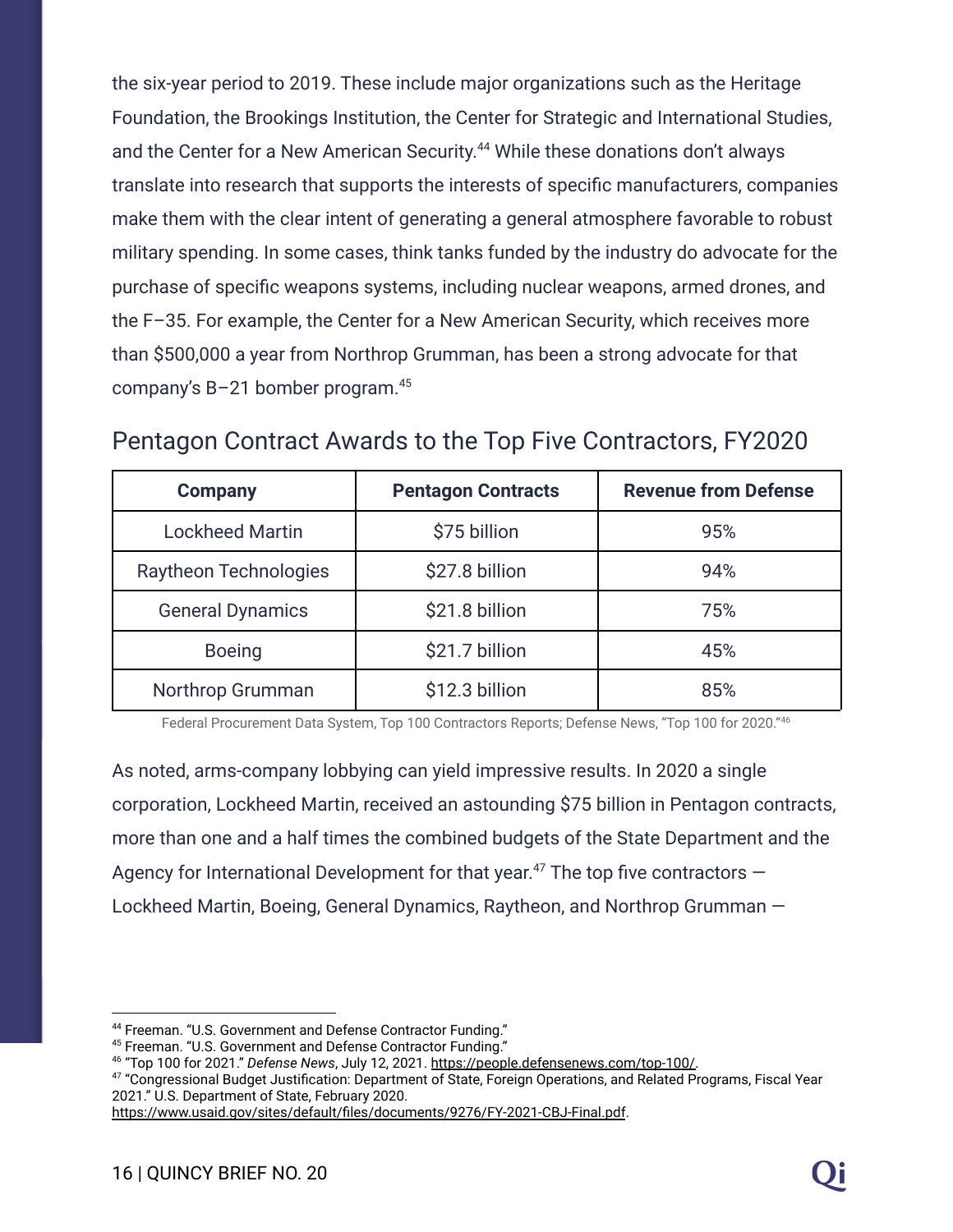received \$166 billion in FY2020, more than one-third of the \$420 billion in contracts the Pentagon handed out that year. (See table above.)<sup>48</sup>

### **What's next? The new national defense strategy and the FY2023 budget**

Despite its pledge to "put diplomacy first," so far the Biden administration has doubled down on high levels of military spending. Its first Pentagon budget was comparable with the Trump administration's in its final year, and the Biden team did not push back when Congress authorized \$25 billion more than the Pentagon's request. The Biden budget also embraced every element of the Pentagon's three-decade plan to spend up to \$2 trillion building a new generation of nuclear weapons, including two new nuclear weapons the Trump administration added.<sup>49</sup> The Pentagon's force posture review, released in September 2021, was a status quo document that suggested a slight reduction in the U.S. troop presence in the Middle East and a modest increase in U.S. force deployments in East Asia.<sup>50</sup>

Some analysts have suggested that the Biden administration's business-as-usual approach to national-security spending reflects a new administration with multiple challenges finding its footing. Perhaps, some argue, the administration is focused more on questions such as the pandemic and investments in the domestic economy than on major changes in national-security budgets or strategy. The upcoming release of the FY2023 Pentagon budget and the administration's National Defense Strategy will put this speculation to the test.

There are some glimmers of hope that a new approach could still be possible. The withdrawal of all U.S. forces from Afghanistan, significant proposed increases in the State Department budget, continued efforts to restore U.S. participation in the Iran nuclear deal, a commitment to investing in measures to curb the impacts of climate

<sup>&</sup>lt;sup>48</sup> "Top 100 Contractors Reports." Federal Procurement Data System. <u>https://sam.gov/reports/awards/static</u>; "Defense Primer: Department of Defense Contractors." Congressional Research Service, December 17, 2021. <https://sgp.fas.org/crs/natsec/IF10600.pdf>.

<sup>49</sup> Reif and Sanders–Akre. "U.S. Nuclear Excess." Note 10.

<sup>50</sup> Vlahos. "Pentagon: U.S. Military Footprint."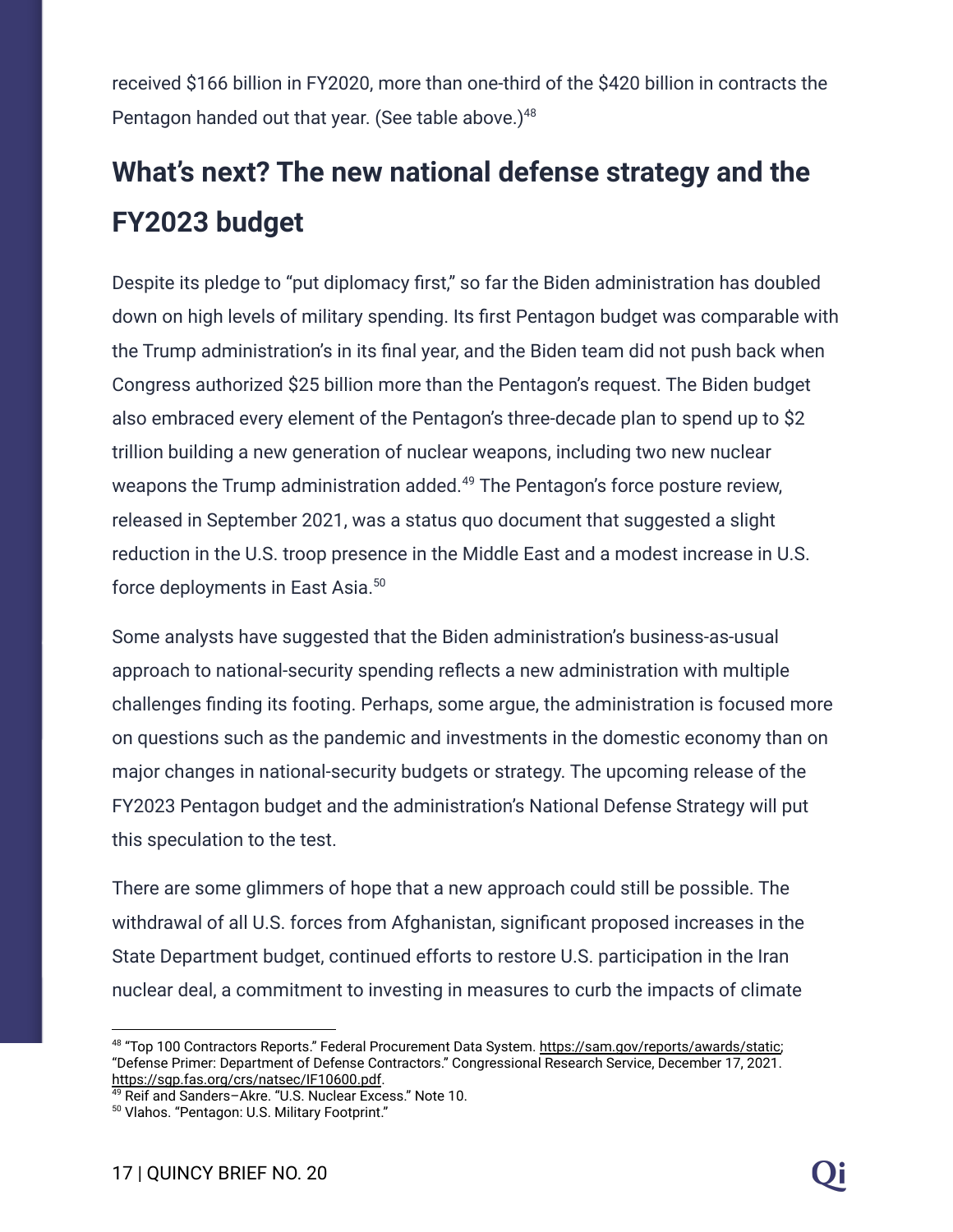change, and climate discussions with China could all be elements of a new strategy, should the administration choose to change course from an overly militarized approach grounded in a futile quest for global primacy.

## *The top five contractors — Lockheed Martin, Boeing, General Dynamics, Raytheon, and Northrop Grumman — received \$166 billion in FY2020, more than one-third of the \$420 billion in contracts the Pentagon handed out that year.*

In its first year in office, the Biden administration took a "both and" approach to strategy and budgeting rather than making tough choices  $-$  seeking both a military buildup in the Indo–Pacific and discussing climate issues with China; seeking both to increase the Pentagon budget while also spending more on diplomacy and on addressing the climate crisis. This approach fell afoul of the challenges posed by a divided Congress, however, so that Pentagon spending increases sailed through while climate investments stalled. Neither did the administration pursue climate discussions with China seriously enough, and little progress is evident so far on that front. Going forward, budgetary choices will have to be made if the United States is to generate the funds needed to address pandemics, climate change, and other nonmilitary challenges that more directly threaten human lives and livelihoods. The Pentagon can no longer be provided with a blank check.

Whether the need to make real choices will be reflected in the administration's National Defense Strategy or its forthcoming FY2023 budget remains to be seen. As with its interim national-security strategy document, issued in March 2021, the National Defense Strategy is likely to make rhetorical references to the centrality of addressing climate change, public health, domestic economic strength, and the health of our democracy alongside traditional national-security concerns.<sup>51</sup> However, the need to invest in

<sup>&</sup>lt;sup>51</sup> "Interim National Security Strategic Guidance." The White House, March 3, 2021. [https://www.whitehouse.gov/briefing-room/statements-releases/2021/03/03/interim-national-security-strategic-guid](https://www.whitehouse.gov/briefing-room/statements-releases/2021/03/03/interim-national-security-strategic-guidance/) [ance/](https://www.whitehouse.gov/briefing-room/statements-releases/2021/03/03/interim-national-security-strategic-guidance/).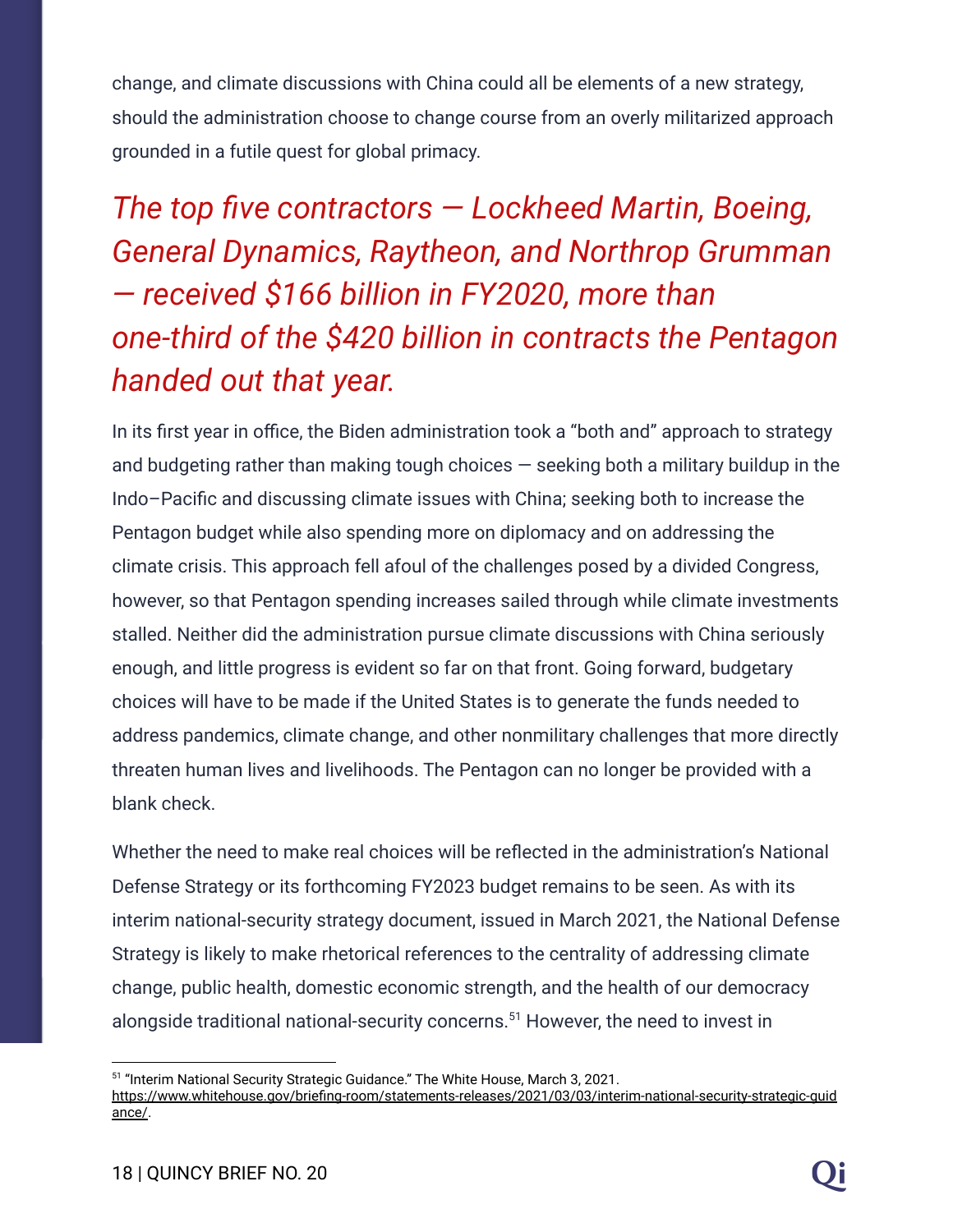reducing these nonmilitary risks may be overridden by a strong focus on the challenges posed by Russia and China, with major implications for military spending and deployments. And given its record so far, the Biden administration is unlikely significantly to reduce Pentagon spending in its FY2023 budget, especially given concerns generated by the Russian invasion of Ukraine and the possibility of an expansion of China's nuclear arsenal.<sup>52</sup>

*In its first year in office, the Biden administration took a "both and" approach to strategy and budgeting rather than making tough choices — seeking both to increase the Pentagon budget while also spending more on diplomacy and on addressing the climate crisis.*

#### **New approaches needed**

Change on the scale needed to roll back the Pentagon and reduce the U.S global military footprint — and hence lessen the probability of U.S. involvement in costly and unnecessary wars — will require sustained effort and tough choices over years, not months. A concerted campaign of public education and policy advocacy will be needed to force U.S. strategy to catch up with current realities and fully acknowledge the limits  $-$  and the counterproductive consequences  $-$  of relying on the use of force and coercive economic sanctions as primary tools of foreign policy.

In recent years there have been a number of analyses of how a more realistic strategy could yield substantial savings in Pentagon spending, ranging from reports generated by the libertarian Cato Institute to the progressive Center for International Policy to the nonpartisan Congressional Budget Office.<sup>53</sup> Savings from a less ambitious military

<sup>52</sup> Korda, Matt, and Hans Kristensen. "A Closer Look at China's Missile Silo Construction." Federation of American Scientists, November 21, 2021.

 $^{\text{53}}$  "Building a Modern Military: The Force Meets Geopolitical Realities." Cato Institute, 2020. <https://fas.org/blogs/security/2021/11/a-closer-look-at-chinas-missile-silo-construction/>.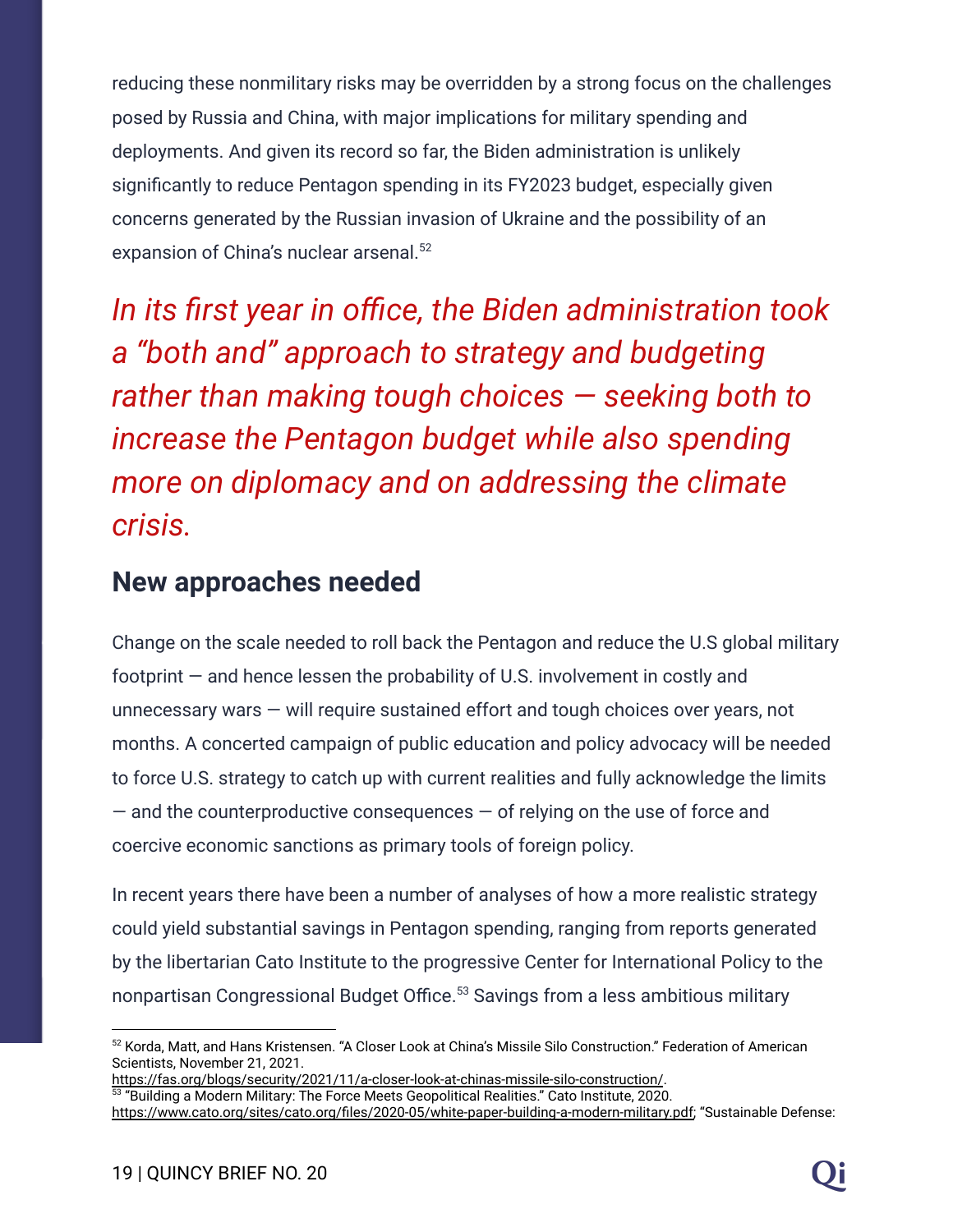strategy are estimated to be on the order of \$1 trillion or more over the next decade.<sup>54</sup> One option explored by the CBO is an approach that "de-emphasizes use of U.S. military force in regional conflicts in favor of preserving U.S. control of the global commons (sea, air, space, and the Arctic), ensuring open access to the commons for allies and unimpeded global commerce."<sup>55</sup> A common feature of all of the analyses just noted is a significant reduction in the Pentagon's global military footprint, including a 15 percent to 20 percent reduction in the size of the armed forces and a budget cut of 15 percent. While these studies raise important issues, a more detailed analysis that starts with a fresh definition of U.S. vital interests and prioritizes emerging and nontraditional security challenges is in order.

*A concerted campaign of public education and policy advocacy will be needed to force U.S. strategy to catch up with current realities and fully acknowledge the limits — and the counterproductive consequences — of relying on the use of force and coercive economic sanctions as primary tools of foreign policy.*

Even if a new strategy grounded in greater restraint and fewer costly global commitments can be developed, however, Pentagon spending is unlikely to go down without addressing the economics and politics of defense budget decision-making. On the one hand, nearly any alternative investment of public funds — from green energy to infrastructure to public health  $-$  will create from one and a half to two times as many jobs as spending on weapons and troops.<sup>56</sup> On the other, the deployment of defense

More Security, Less Spending." Sustainable Defense Task Force. Center for International Policy, June 2019. [https://static.wixstatic.com/ugd/fb6c59\\_59a295c780634ce88d077c391066db9a.pdf;](https://static.wixstatic.com/ugd/fb6c59_59a295c780634ce88d077c391066db9a.pdf) Congressional Budget Office. "Illustrative Options." [https://www.cbo.gov/publication/57128.](https://www.cbo.gov/publication/57128)

<sup>54</sup> Congressional Budget Office. "Illustrative Options." 1.

<sup>55</sup> Congressional Budget Office. "Illustrative Options."

<sup>56</sup> Garrett–Peltier, Heidi. "War Spending and Lost Opportunities." Costs of War Project. Watson Institute of International and Public Affairs. Brown University, 2019.

[https://watson.brown.edu/costsofwar/files/cow/imce/papers/2019/March%202019%20Job%20Opportunity%20Cost](https://watson.brown.edu/costsofwar/files/cow/imce/papers/2019/March%202019%20Job%20Opportunity%20Cost%20of%20War.pdf) [%20of%20War.pdf.](https://watson.brown.edu/costsofwar/files/cow/imce/papers/2019/March%202019%20Job%20Opportunity%20Cost%20of%20War.pdf)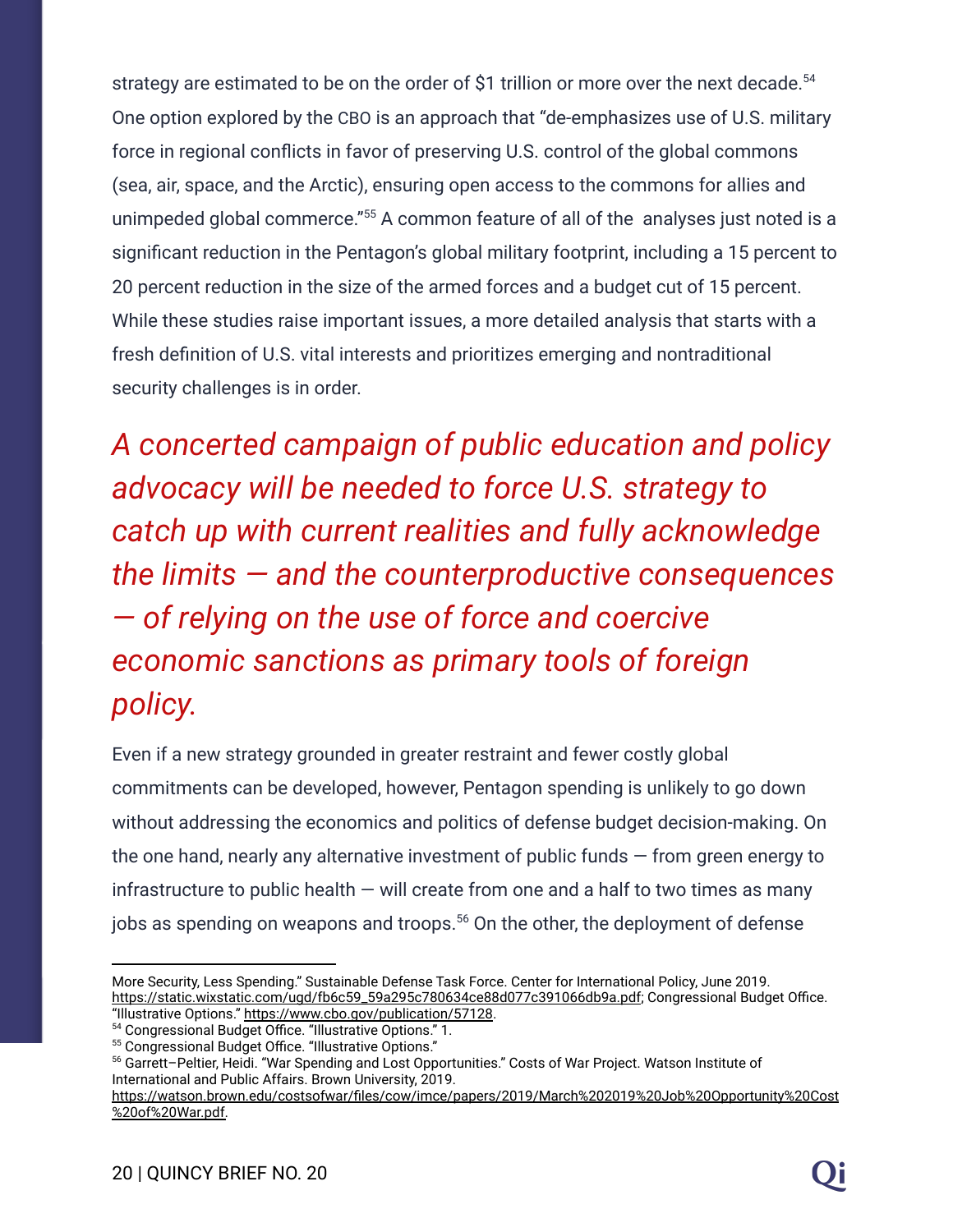facilities in the states and districts of key defense decision-makers in Congress, and the political bias in favor of military spending over other priorities by members afraid of being seen as "soft on defense," have so far blocked efforts to create alternatives for defense-dependent communities.

The security and economic benefits of transitioning away from economic dependency on high Pentagon spending would also be substantial. A 2017 study by Heidi Peltier for the Costs of War Project at Brown University found that a \$125 billion annual cut in Pentagon spending that was instead invested in green manufacturing would create a net increase of 250,000 jobs. $57$  Reforming the budget process and crafting policies to provide alternative "pork"  $-$  jobs or other goods not tied to the weapons industry  $-$  is imperative if the Pentagon budget is to be rightsized in line with a more restrained and effective defense strategy.

#### **Recommendations**

**Adopt a strategy of restraint.** The Pentagon budget has been significantly reduced only at times of major historical shifts: the end of World War II and the Korean and Vietnam wars; the end of the Cold War, and (modestly) during the initial troop drawdowns from Iraq and Afghanistan, where troop strengths were reduced from more than 200,000 to a few thousand. Now should be such a time, given that the biggest challenges to the security of Americans are not grounded in great-power competition or regional military threats, but, rather, in nontraditional, transnational security threats such as climate change, pandemics, and a global surge in undemocratic policies and practices.<sup>58</sup> Reducing Pentagon spending over the next few years will require a new defense strategy grounded in a more realistic assessment of the challenges posed by Russia and China, a diplomacy-first approach to regional threats, a less-militarized approach to

<sup>57</sup> Garrett–Peltier, Heidi. "Cut Military Spending, Fund Green Manufacturing." Costs of War Project. Watson Institute of International and Public Affairs. Brown University, November 13, 2019.

[https://watson.brown.edu/costsofwar/files/cow/imce/papers/2019/Peltier%20Nov2019%20Short%20GND%20CoW.](https://watson.brown.edu/costsofwar/files/cow/imce/papers/2019/Peltier%20Nov2019%20Short%20GND%20CoW.pdf) [pdf](https://watson.brown.edu/costsofwar/files/cow/imce/papers/2019/Peltier%20Nov2019%20Short%20GND%20CoW.pdf).

<sup>58</sup> See Jentlesen, Bruce W. "Be Wary of China Threat Inflation." *Foreign Policy*, July 30, 2021.

[https://foreignpolicy.com/2021/07/30/china-threat-inflation-united-states-soviet-union-cold-war/;](https://foreignpolicy.com/2021/07/30/china-threat-inflation-united-states-soviet-union-cold-war/) Bacevich, Andrew. *After the Apocalypse: America's Role in a World Transformed*. New York. Metropolitan Books, 2021. 166–172.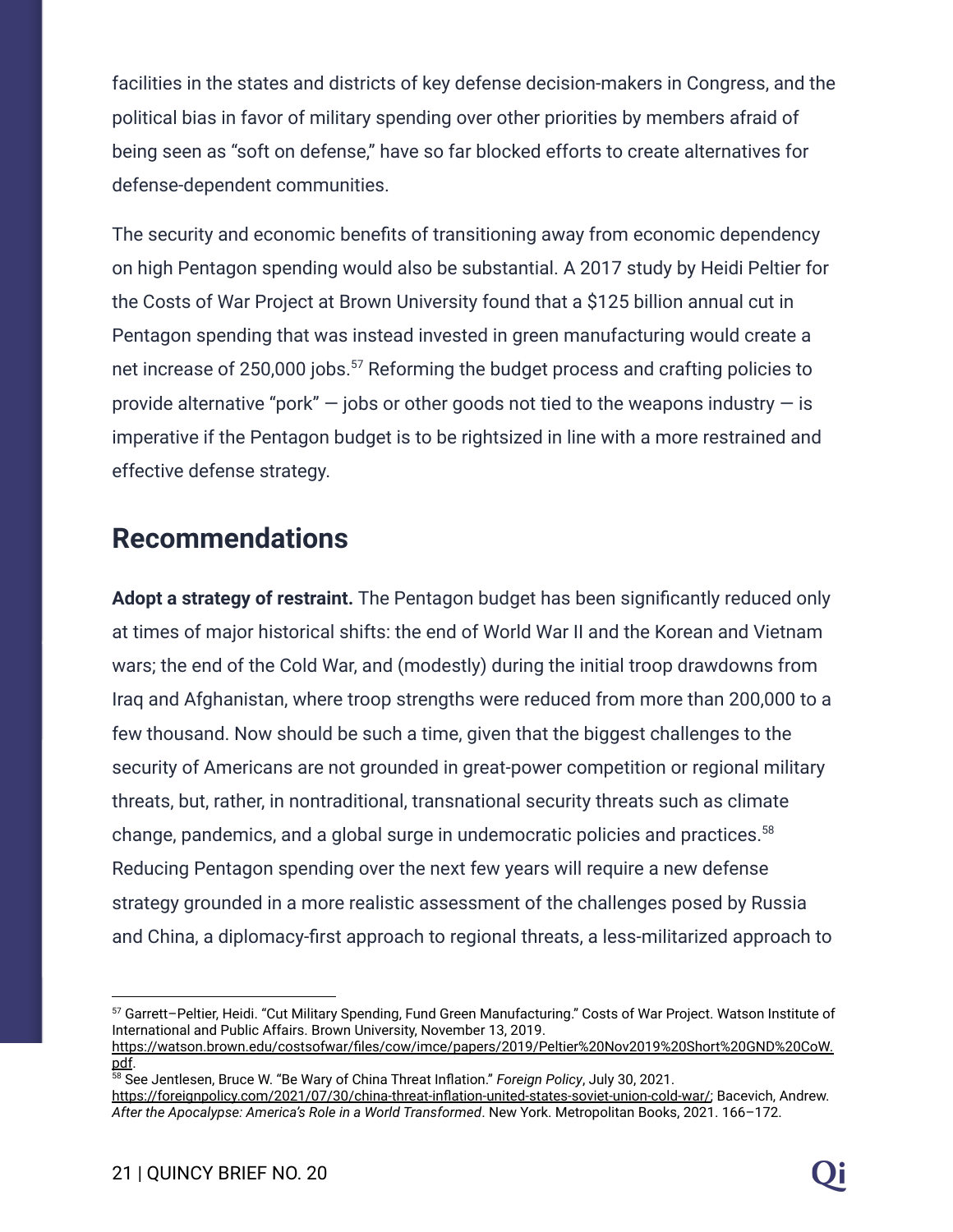dealing with global terrorism, and a sharp reduction in the U.S. global military footprint. One major area for reduction should involve the U.S. troop presence in the Middle East.<sup>59</sup>

**Reduce the power of pork-barrel politics and corporate lobbying.** The Pentagon budget authorized by Congress this year was, at \$778 billion, one of the highest levels since World War II and, as noted, \$25 billion higher than what the Pentagon asked for. In addition to being grounded in a misguided, military-first strategy, these immense sums reflect the power of influence-peddling and pork-barrel politics — notably contributing to elections campaigns, distributing weapons facilities and bases in the states and districts of key members of Congress, hiring former government officials to lobby for arms companies, funding think tanks, and tapping corporate officials for government panels that define "the threat."

Measures to weaken the grip of industry over the budget process should include prohibiting the armed services from submitting wish lists for items that are not in the Pentagon's official budget requests; slowing the revolving door between government and the arms industry; prohibiting members of Congress from investing in defense industry stocks, and strengthening and expanding Congress's truth-in-testimony rules to provide greater transparency regarding the role of experts from think tanks with ties to the arms industry in presentations to Congress. Measures should also be taken to reduce the economic dependency of key communities on Pentagon spending, including alternative government investments in sectors such as infrastructure, green technology, and scientific and public-health research. The major investments in green energy and alternative manufacturing technologies that are needed to address climate change will create millions of jobs that can absorb any workers displaced from reductions in Pentagon spending.<sup>60</sup> Reducing economic dependency on Pentagon spending will be a long-term undertaking, but efforts to accomplish it must begin now.

<sup>59</sup> Gholz, Eugene. "Nothing Much to Do: Why America Can Bring All Troops Home From the Middle East." Quincy Paper No. 7. Quincy Institute for Responsible Statecraft, June 24, 2021.

<sup>60</sup> Nilsen, Ella. "Democrats' Clean Energy Program Would Create 8 Million Jobs by 2031, Analysis Shows." CNN.com, September 9, 2021. [https://quincyinst.org/report/nothing-much-to-do-why-america-can-bring-all-troops-home-from-the-middle-east/.](https://quincyinst.org/report/nothing-much-to-do-why-america-can-bring-all-troops-home-from-the-middle-east/)

<https://www.cnn.com/2021/09/09/politics/clean-electricity-program-jobs-reconciliation-climate/index.html>.